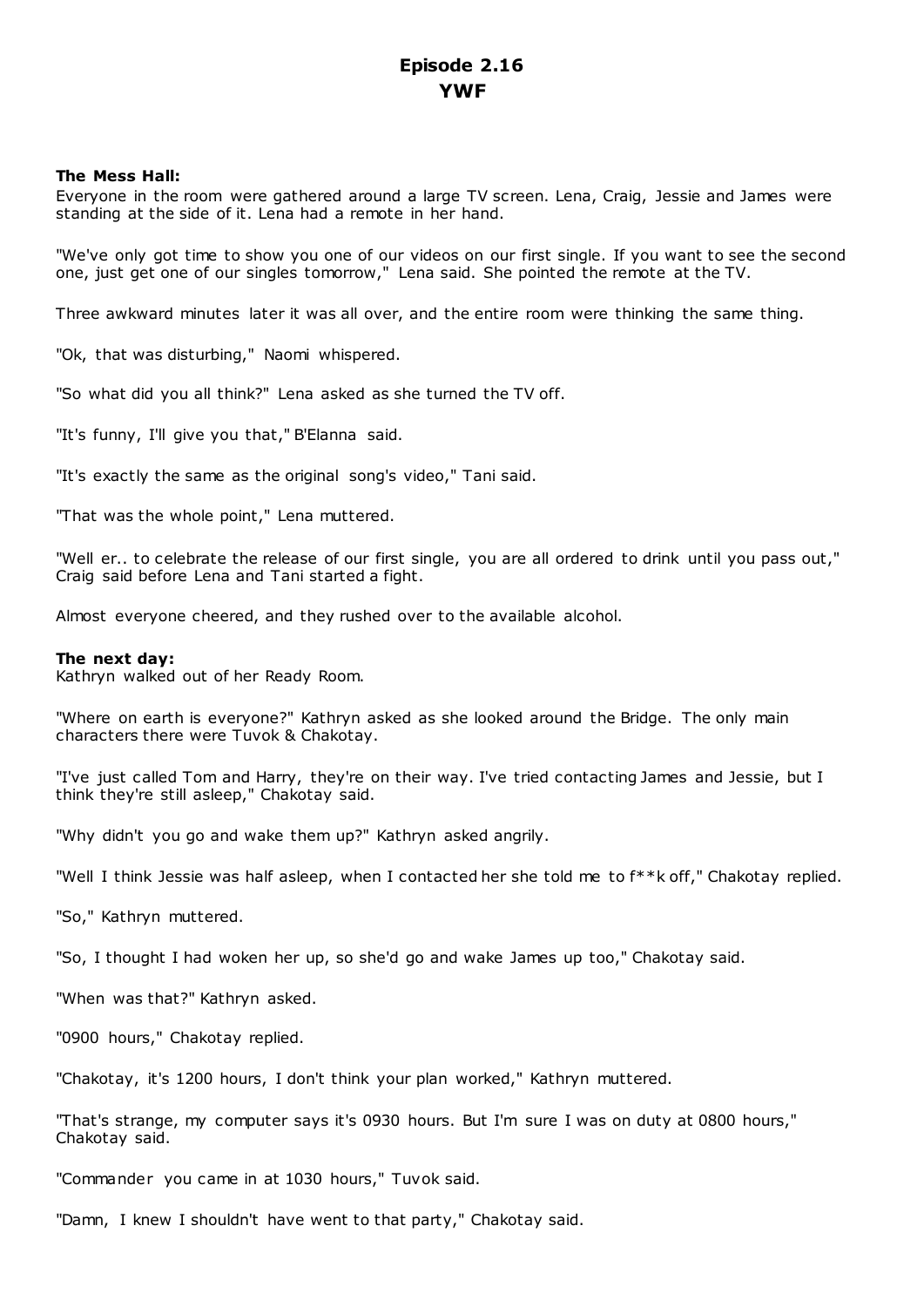Harry and Tom walked in, and they headed to their stations. "Captain, a ship has just uncloaked in front of us," Tuvok said. "Why today, why today," Kathryn muttered to herself. "They're charging weapons," Tuvok said. "Full shields," Kathryn ordered. "We're obviously not going to use half shields, stupid woman," Tom muttered. The ship shook as the weapons fire hit the hull. "Shields holding," Tuvok said. "Captain, they're firing some strange beam," Harry said. The ship shook again as the beam hit the hull. "Captain, I don't know how, but our shields have gone," Tuvok said. "That's not possible," Kathryn said quietly. "Tuvok, get our shields back up now," Chakotay ordered. "I'm reading transporter activity on Holodeck 2," Harry said. "Oh god, that's where Annika is," Chakotay said. "Why are you worried about her?" Kathryn said, with a tint of jealousy in her voice. "I'm not, I'm worried about the aliens," Chakotay said. "Shields are back up Captain, the ship is retreating," Tuvok said. "How many people did they take?" Kathryn asked. "Just Annika, Captain," Tuvok replied. "Good riddance to bad rubbish," Kathryn said. "But Kathryn we can't just let them get away with it," Chakotay said. Kathryn looked at him, in a jealous way. "Why's that?" Kathryn asked.

"She hasn't been cured yet. If there's any women on that ship, she'll probably try and kill them," Chakotay replied.

"Good point, Tom follow that ship," Kathryn said.

"Er... Captain, that beam they fired, it's made the engines stop working," Tom said.

"Damn," Kathryn muttered.

#### **James/Jessie's Quarters:**

The pair both woke up to the sound of Janeway's angry voice shouting over the comm.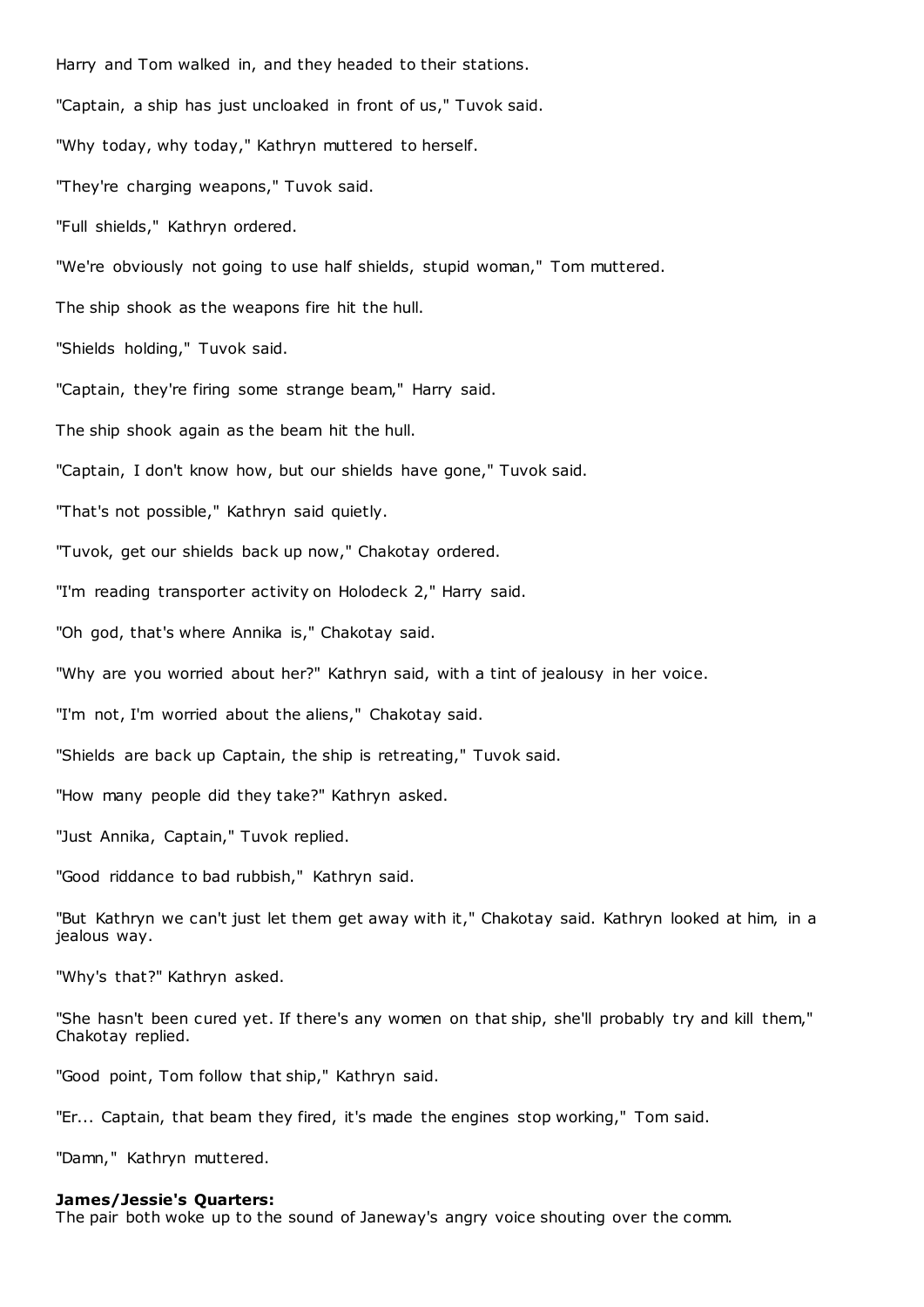In: "Janeway to Stuart. Why aren't you on duty!" James and Jessie looked at each other with a worried look on their faces. "Er... I slept in," James replied. In: "It's bloody after 1200 hours, nobody can sleep in till 1200 hours!" "Obviously she's never had a hangover," Jessie whispered. In: "Who was that?" In: "I think I know why he slept in, that sounded like a girl." In: "Tom, shut up, I'm in no mood for you." "I didn't hear anything, nobody else is here," James said quickly. In: "I think he had too much too drink last night." In: "Tom, I warned you!" In: "If I were you, I would hurry to the Bridge." "But I don't feel very well," James muttered. In: "It's called a hangover, go to to Sickbay first." In: "Chakotay, be quiet." The commlink was cut off. Jessie laughed slightly. "Lets just hope nobody believed Tom," she said. "Nobody believes anything Tom says," James said. They were just about to kiss when... In: "Janeway to Rex, why aren't you on duty!" "Oops, I think I slept in," Jessie said. In: "Hurry up and get to duty, and tell James to hurry up too" The commlink was cut off. "Yes, James, hurry up," Jessie said, and she laughed. "Yes ma'am," James said, and he laughed too. They were about to kiss again when... In: "Paris to Rex, I think James has a girl in his room, check on him."

"Er... ok, won't be long," Jessie said, she looked around the room. "Are there any girls in this room?" Jessie asked.

"Only one," James replied.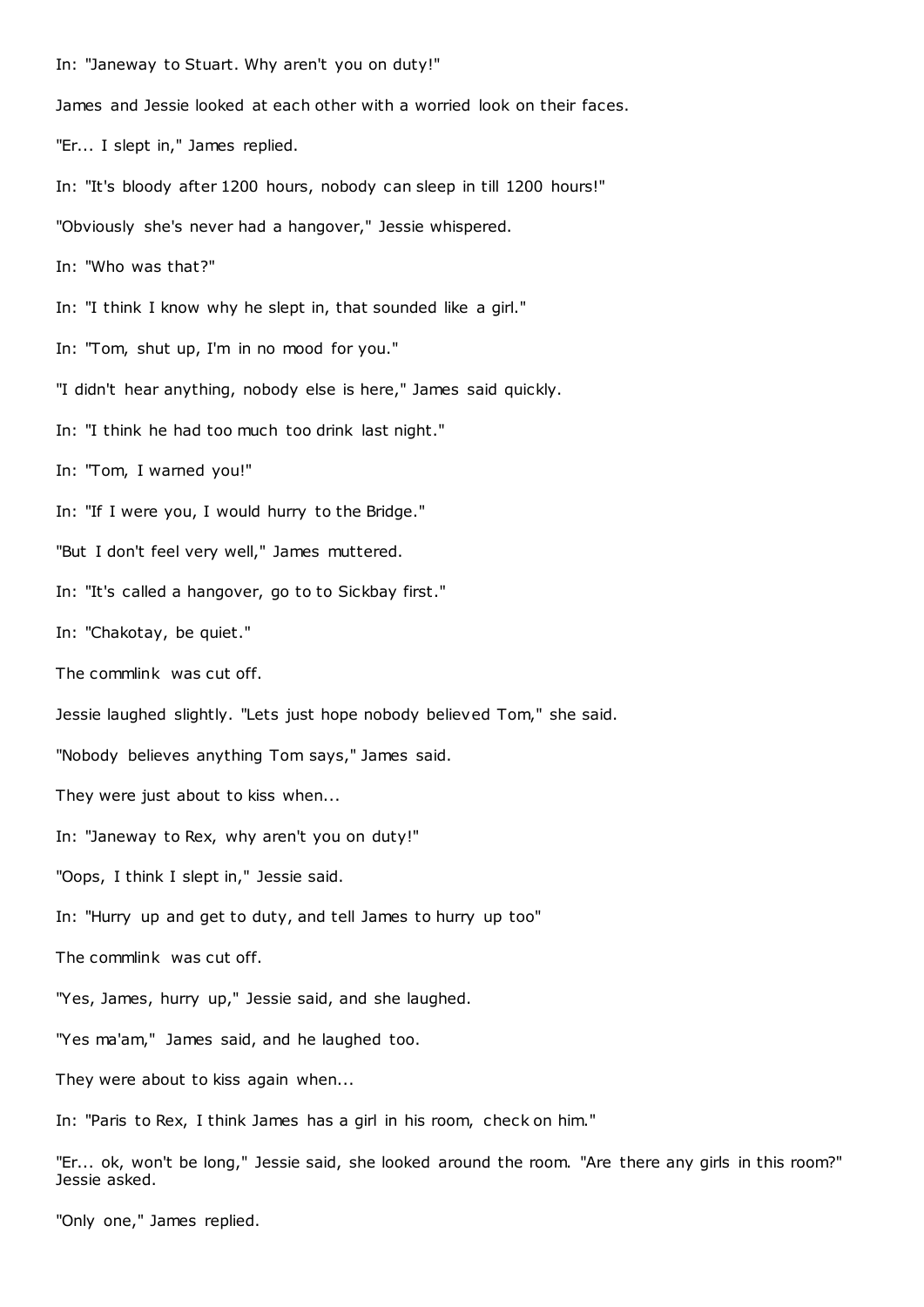"Should I tell him?" Jessie asked.

"No," James replied.

Jessie tapped her commbadge. "Rex to Paris, there's no girl in here, so you can turn your jealousy off."

In: "You what? Jealousy, cheeky cow!"

The commlink was cut off again.

James and Jessie laughed. They waited for a few seconds, then they kissed each other briefly.

"Get me some breakfast," Jessie said.

"I can't be bothered to get up," James moaned.

Jessie tried to push him off the bed, but he was heavier than she thought. He eventually was pushed off.

"Now will you get me something?" Jessie asked sweetly.

"Oh ok," James groaned as he stood up. He left the room.

Two minutes later he came back in with two plates of chips, and he sat down on the bed.

"That's a funny breakfast," Jessie muttered.

"It's dinner time, Jess," James said, and he handed her a plate.

"Hey you've got more chips, give me some of yours," Jessie said. She pinched some of James' chips, and she stuffed them in her mouth.

"Hey," James moaned, and he pinched some of Jessie's chips.

The door chimed, and Lena walked straight in.

"Ooh, chips," she said. She sat down on the bed, and she pinched some of James' chips.

"Hey, they were mine," James moaned.

"So?" Lena muttered with her mouth full.

"What do you want?" Jessie asked.

Lena finished eating, and she looked at them both. "Never mind, now what I want to know is why are you two sharing a room," Lena replied.

"We decided before the party that it would be a good idea, it was mainly Jessie's idea," James said.

"Oh so, it isn't what I think it is," Lena said.

Jessie turned a little red, "uh...?"

"So why is it such a good idea to move in with each other?" Lena asked.

"Well everytime we babysitted Duncan, we always fell asleep on the sofa. I noticed a while back that I was sleeping better on the sofa with him, than sleeping on my own in my own bed. Danny suggested moving in together," Jessie replied.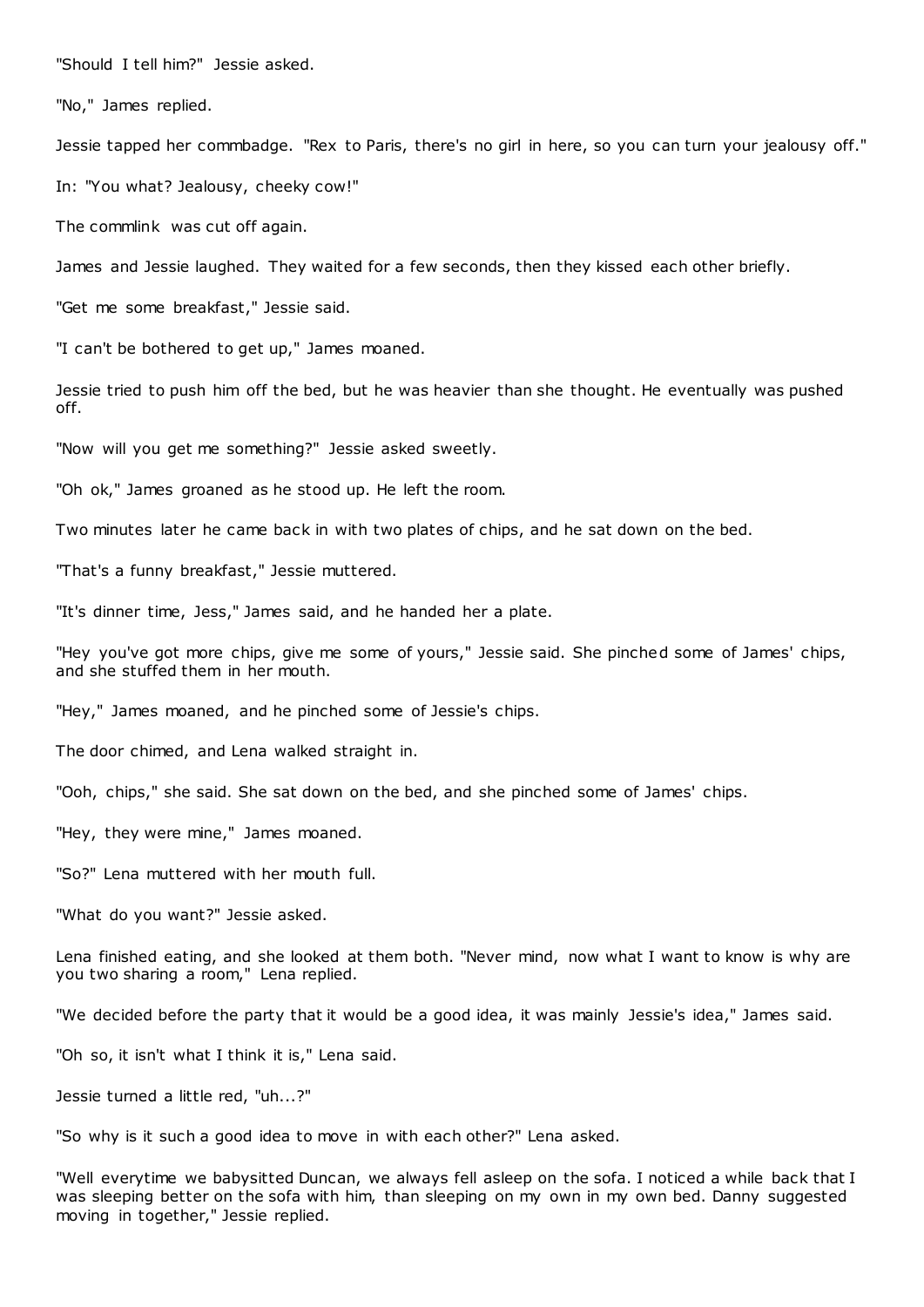"Oh ok," Lena muttered, and she stole a chip off Jessie's plate.

"Hey, replicate your own chips," Jessie said.

"Why don't you put all the chips on one plate, and we can share them all," Lena said.

"Good idea," Jessie said, she looked at James.

"Why do I have to do everything around here?" he moaned.

Jessie tried pushing him off the bed, but this time he kept ahold of it. Lena rolled her eyes, and she pushed him as well. He eventually fell on the floor again.

"Ok, ok, I'll do it," James said, and he left the room again.

"You two are like a bunch of kids, do you realise that?" Lena said.

"Of course, it's boring being mature," Jessie said.

"Then why isn't it fun to be with Craig?" Lena asked.

"Craig's immature, in a different way, I suppose. What do you guys do?" Jessie replied questioningly.

"We go to the holodeck every now and then, most of those programs are rather dull," Lena replied.

"Yeah, he must think that having a girlfriend only means doing the soppy stuff. In my opinion, you should still fool around, have fun, be like kids. Why don't you tell him that," Jessie said.

"I suppose so, I could try telling him," Lena muttered.

James walked back in, holding a bigger plate of chips. Lena stood up, she stole some of the chips and she walked out.

"Erm, ok," James said as he sat down again.

"I need a drink," Jessie said, and she looked at James.

"Oh, ok, ok," he muttered and he stood back up again. Jessie ate most of the chips.

#### **Conference Room:**

More or less the entire main cast were sitting at the table.

"As much as it would kill everyone, we have to get Annika away from those aliens before she kills them," Kathryn said.

"Why don't we just send a shuttle after them?" Harry asked.

"There's a planet nearby, even if we don't mean to go near it, we'll probably still crash on it," Tom replied.

"Also a shuttle is no match for that ship," Tuvok said.

"I suggest the Flyer," Tom said.

"That was so unpredictable," Lena muttered.

"I agree, we should have the Flyer sneak up on the alien ship, and take them by surprise," Chakotay said.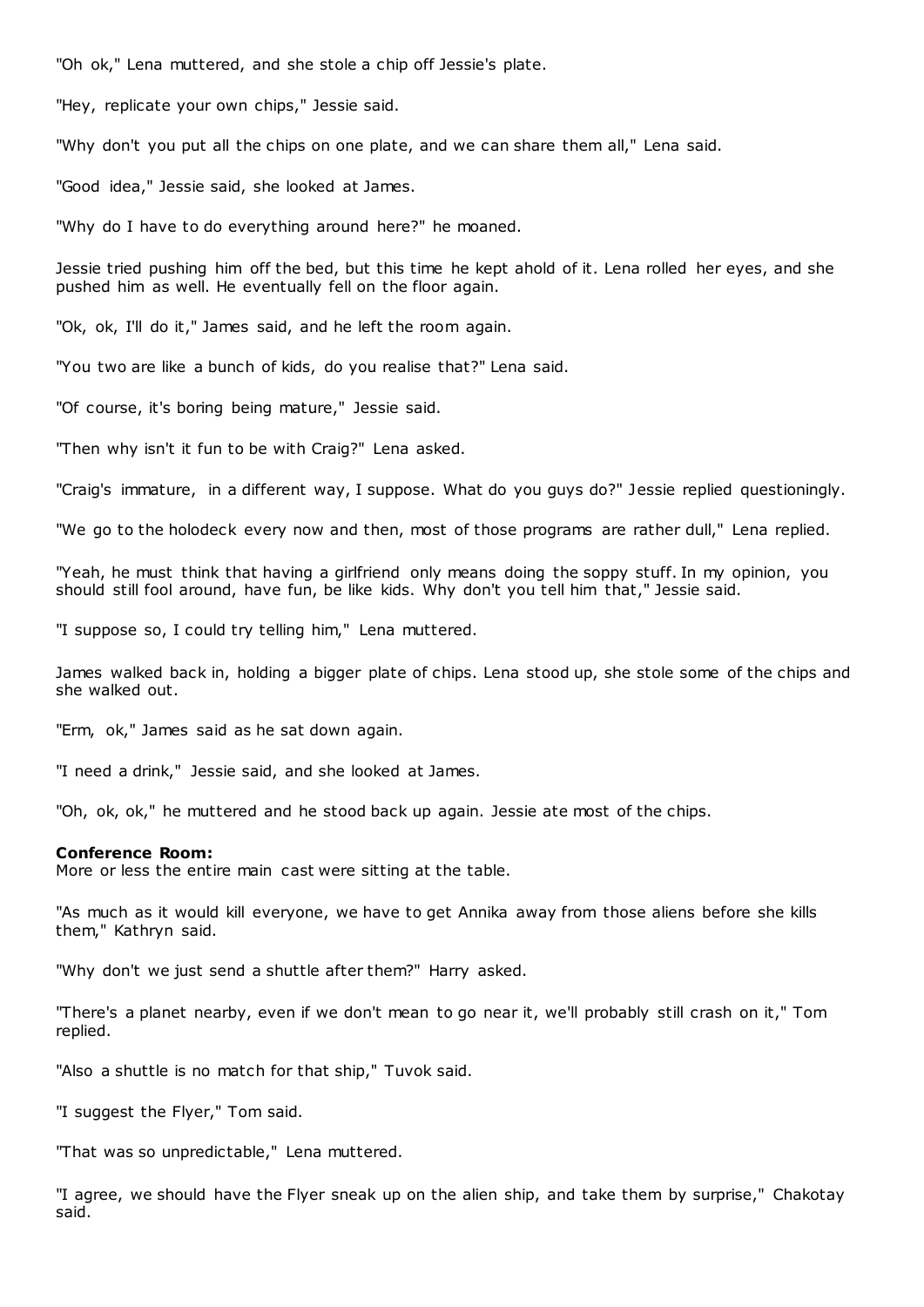"Yes, good idea. Who should take the flyer?" Kathryn asked.

"Ooh, ooh, pick me!" Tom eagerly yelled.

"Anyone but him, he wears the thing out," Chakotay muttered.

"I'll go," Lena said.

"Ooh, can I fly it?" Emma asked. Everyone felt rather nervous.

"No, shouldn't you be on the Dellia?" Kathryn replied.

"My brother's drunk, so we're avoiding him," Lilly said.

"Why?" Tom asked.

"You wouldn't be asking that if you've seen him drunk," Lilly said.

"Anyway, who wants to go on the mission?" Kathryn asked.

"Can I go, I haven't been off the ship in ages," Naomi asked.

Kathryn laughed, "I'm not the one who is drunk."

"I heard Jessie say that she wanted to go on an away mission like this yesterday," Tom said.

"I didn't say that," Jessie said.

"Yeah you did, you said you wanted to last night during that party. You must've been drunk, I do remember James saying that he wouldn't mind going too," Tom said.

"Good enough, you two are going too," Kathryn said.

#### **The Shuttlebay:**

"How come we got lumbered into doing this?" Lena muttered as she worked at a station.

"I dunno," James replied, he was at a station but he wasn't doing anything.

"Well you could at least do something," Lena said.

"I am doing something, I'm sitting," James said.

Lena laughed, and then she quickly turned serious.

"I'm not joking, you'd better do some work. There's no way in hell I'm doing this on my own," Lena said.

"All right," James muttered, and he started working at a console.

"Works everytime," Lena said quietly to herself.

"So, er did you tell Craig what you wanted to tell him?" James asked.

"Did Jessie tell you what I said?" Lena asked as she turned away from the console.

"Yeah, she said that you were bored with Craig," James said.

Lena groaned. "That women tells you everything, doesn't she?"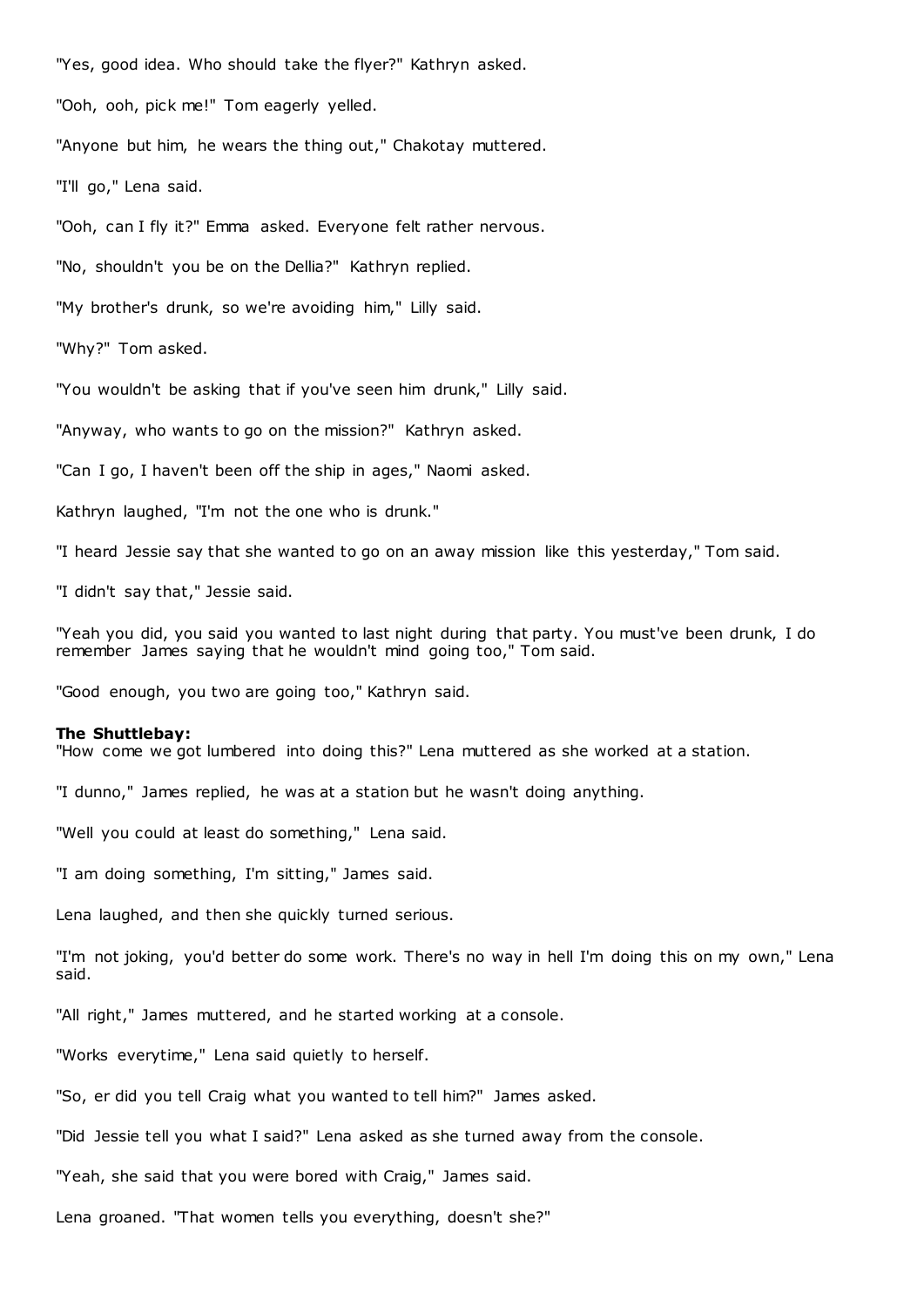"As far as I know, yes," James said.

"Well for your information I haven't said anything to Craig yet. I'm hardly going to walk up to him and say Craig you're boring," Lena said.

"Why not?" James asked.

Lena laughed again, "well I'd be insulted if someone said that to me."

"Yeah so would I. I'd hate it if somebody called me Craig," James said.

"You're hopeless. I didn't mean I would be insulted if someone said Craig you're boring to me. I meant just the you're boring bit," Lena said.

"Yeah I knew that, I was just trying to annoy you," James said.

"You do that without saying anything sometimes," Lena muttered.

"Thanks," James said.

"Tani was annoying, and you're annoying, I can tolerate annoying people," Lena said.

"Since when, you nearly or do beat people up who annoy you," James asked.

"True. I think the real reason I beat up Tani for the Games Training was to get my own back on her for being annoying. But that doesn't explain this," Lena said.

"Explain what?" James asked.

"The fact I prefer spending time with you than Craig. I don't get it, he's not a pain. But you're annoying, yet I seem to be able to stand you," Lena said.

"Maybe you like annoying people," James said.

"Somehow I doubt it. I'm going to talk to dad, maybe he can help," Lena said. She stood up and she left the shuttle.

"I was right, she does like annoying people," James muttered to himself.

# **Chakotay's Office:**

Lena was sitting with her feet up on the desk. Chakotay was wandering around the room, thinking.

"I think I have an explanation," Chakotay said finally.

"Ok, what is it?" Lena asked.

"The only reason you'd value somebodies safety over your best friends is if they were a family member, or if you had at least a crush on them," Chakotay replied.

"Don't be stupid, Tani suspected that, but it's wrong," Lena said, she folded her arms across her chest.

"Let me finish. You admit that you have a crush on this one guy you're dating. Yet you seem to prefer spending time with a different one that's just a friend. Right?" Chakotay asked.

"Yeah. What's up with me?" Lena asked.

"In normal circumstances, I'd just say there's nothing wrong. Most people sometimes prefer to spend time with their friends other than their own boyfriend or girlfriend. But the earlier thing I said suggests that you do have a crush on this second guy," Chakotay replied.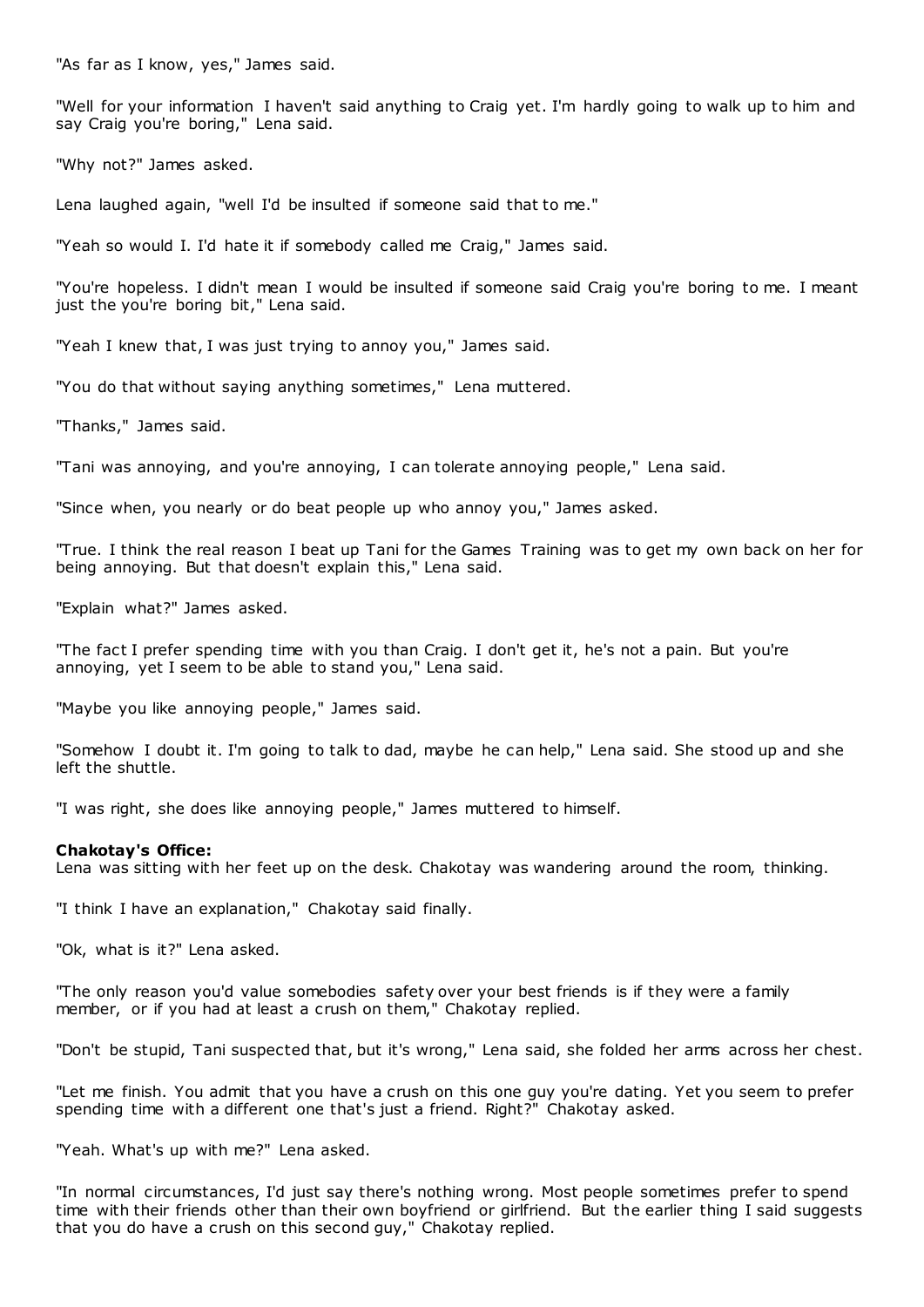"Yeah right," Lena muttered.

"If the two were in a fight with each other, which one would you defend? Your boyfriend, or the friend?" Chakotay asked.

"My friend," Lena said without thinking.

"Why?" Chakotay asked.

"I have no idea, that's why I came to you in the first place," Lena replied.

Chakotay smiled thoughtfully, "which one's the most likely to win?"

Lena laughed briefly, "an actual fight or an argument? The friend would win the fight with his eyes shut. Thing is while he's better in a fight, the other guy's better in spirit."

"I know what's wrong," Chakotay said.

"Well?" Lena asked.

"You must like this other guy more than your boyfriend, since you're willing to defend him even though he can clearly take care of himself. You have a crush on your boyfriend, so your feelings for the friend are stronger than that," Chakotay replied.

"No, you can't be right," Lena muttered.

"Why not?" Chakotay asked.

"If I tell you, you'll be able to figure out who I'm talking about," Lena replied. She stood up, and she walked out of the room.

# **James/Jessie's Quarters:**

Jessie sat next to Lena on the sofa.

"So Tani was right," Jessie said.

"There's a chance that my dad is wrong," Lena said.

"And there's a chance that he's not," Jessie said.

"What am I'm going to do? I'm going out with Craig, and you're going out with James," Lena said.

"I hate to say it, it sounds a little selfish but, I think you shouldn't do anything, at least not yet. Most crushes disappear in time," Jessie said.

"Wait a second, aren't you mad?" Lena asked.

"Why should I be?" Jessie replied.

"He is your boyfriend," Lena said.

"Yeah true, but nobody can help it when they get crushes. I'd only get mad if you ac ted on it," Jessie said.

"Don't worry, that'll never happen," Lena said.

"Oh yeah, what about the desert planet?" Jessie teased.

"Ohno, I want to forget about that. That was so embarrassing," Lena replied.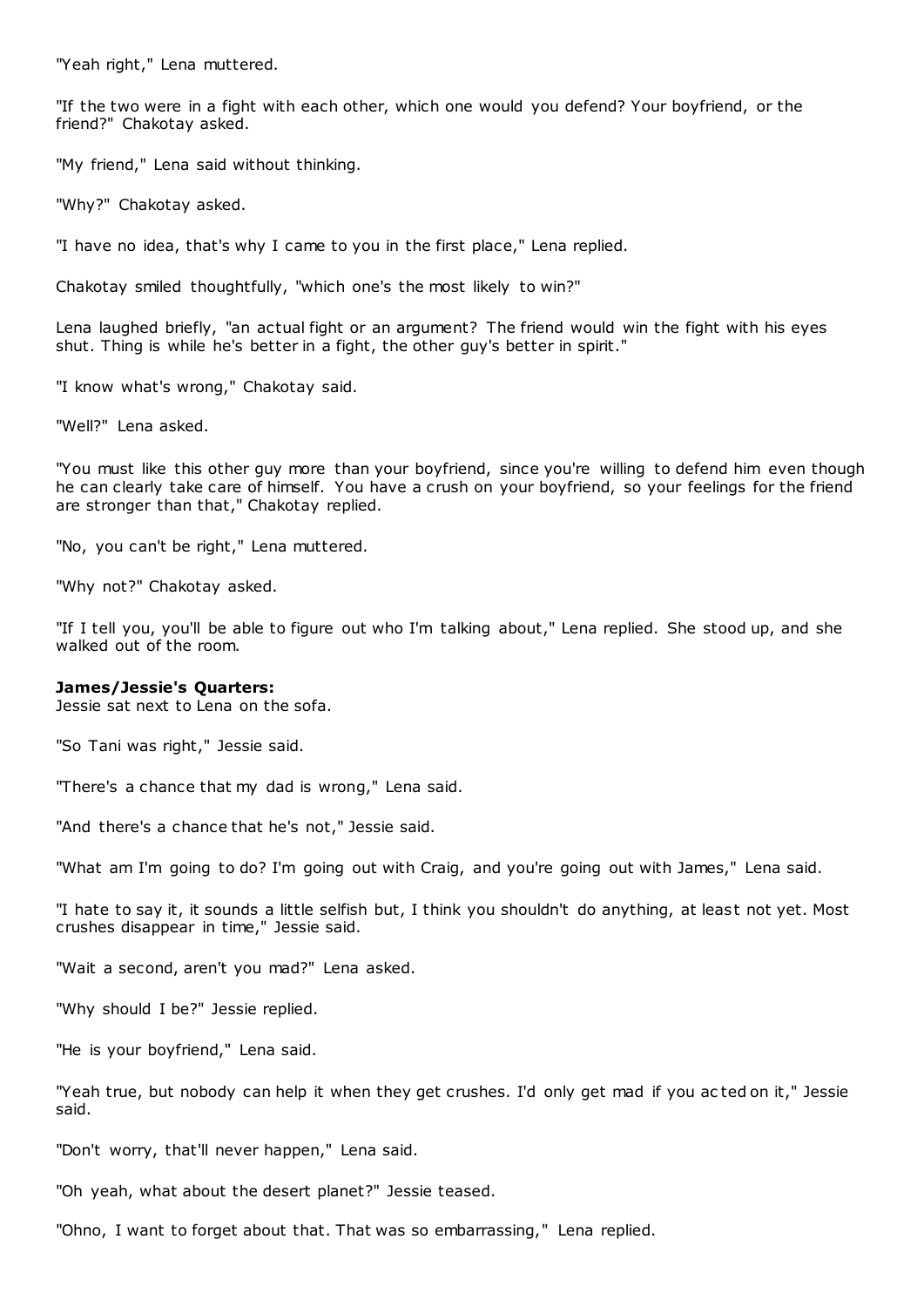"I imagine so does he, it keeps happening to him," Jessie said

Lena laughed. "Don't tell him about this. First you, then Tani, now me, not to mention the odd few guest stars. He'll start thinking that he's a chick magnet."

"Don't worry, my lips are sealed. Just remember that the only one that'll be worried if he starts thinking he's a chick magnet is me," Jessie said.

"Yeah, that's true," Lena said.

#### **The Flyer:**

"There's the ship," Danny said.

"Yeah, we can see that," Craig said.

"Charging weapons," Lena said, as she worked at her console.

"And they're charging a tractor beam," Kiara said.

"Shut up you," Lena growled.

"I'll do evasive maneuvers," Jessie muttered quickly to stop an argument.

"It's no use, they've got us. Well done mum," Kiara said.

"Er, they're pulling us in," Jessie muttered.

"I'm not in charge, so what?" Lena muttered.

Kiara rolled her eyes, "that makes a change. Are you ill?"

"They'd probably argue if the shuttle was on fire," James said quietly.

"Yeah probably," Jessie said.

### **The alien ship:**

A couple of big and tall guards escorted the away team into a large room. A man in his late 20's or early 30's, was standing there waiting for them. Standing next to him, was a younger girl with a pouty expression on her face.

"Welcome to the YWF," the man said.

"You what?" Lena muttered.

"My name is Kyol, and this is Cerena. Our father runs the YWF, the reason why we brought you here was because we need some more fighters," the man said.

"A few of ours left because they were too weak, or not popular enough," the girl said.

"Then why haven't you two left?" a taller man with dark hair said.

"Very funny, Stone," Cerena said.

"And also we need some more girls to hang around outside the ring, waiting for a chance to trip the other side up, or attract the male audience," Kyol said.

"Are you trying to say that's what I do?" Cerena said.

"What will you do if we say no?" Danny asked.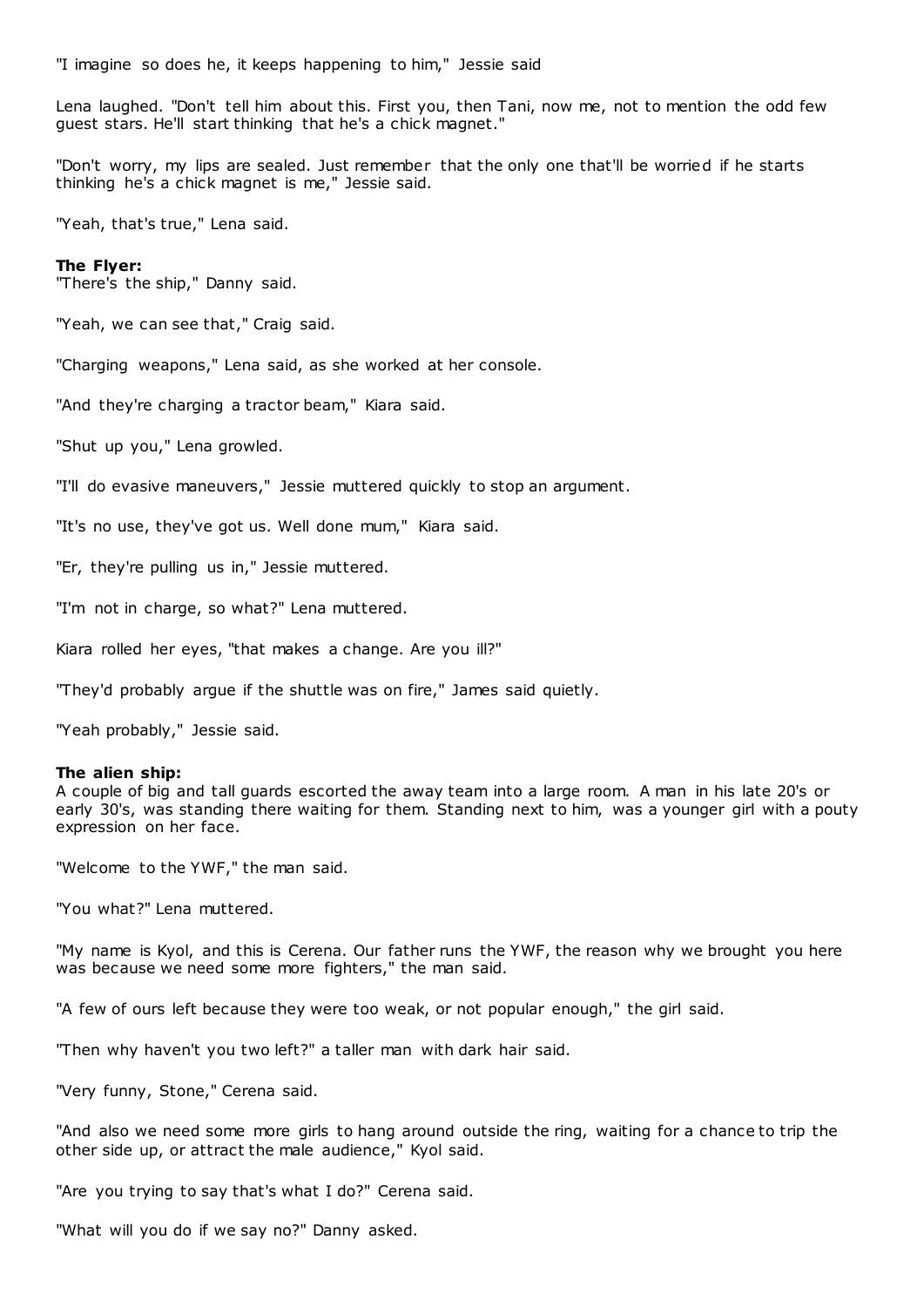"How cute, you think you have a choice in the matter," Kyol replied.

Cerena laughed, "if you don't go along with it, we'll chuck one of you into nothing but deathmatches with our best fighters."

"And so and so on," Kyol chuckled.

"My mum's the captain of our ship, she won't be too pleased when she finds out that you've captured us," Lena said.

"No, but she'll be happy if it was just you who was captured," Kiara said.

"I think you're getting mixed up you little life ruiner," Lena muttered.

"Who do you think we should make fight first?" Kyol asked.

"A Borg, if there's any," Cerena said.

"Good idea. Are any of you ex drones?" Kyol asked.

"Lena is," Kiara said.

"Nah, the last female drone who fought had to go to our doctor to get treated for broken bones. Actually I think she's still there," Kyol said.

"Are either of those men Borg?" Cerena asked.

"He is," Craig blurted out.

James stared at him blankly, "yeah thanks."

"Pair him up with one of the cuter girls. More guys will watch then," Kyol said.

"She'll do," Cerena said, as she pointed at Lena.

"Why me?" Lena asked.

"We are both alike," Cerena replied.

"She means you're both full of hot air," Kiara whispered.

Lena glanced between Cerena and her, "are you getting mixed up with Annika?"

"Excuse me!" Cerena screeched.

Kiara snorted into laughter, "you're saying you are like Annika?"

Lena blushed furiously, "of course not! I meant falling out of her top here." She pointed at Cerena.

"There is a resemblence," Stone said.

"And you can leave me alone too!" Cerena screeched and she ran out of the room.

"Erm.. so you two are up against Stone and Girnan," Kyol said.

"Who?" everyone muttered.

"You'll find out," Kyol sneered.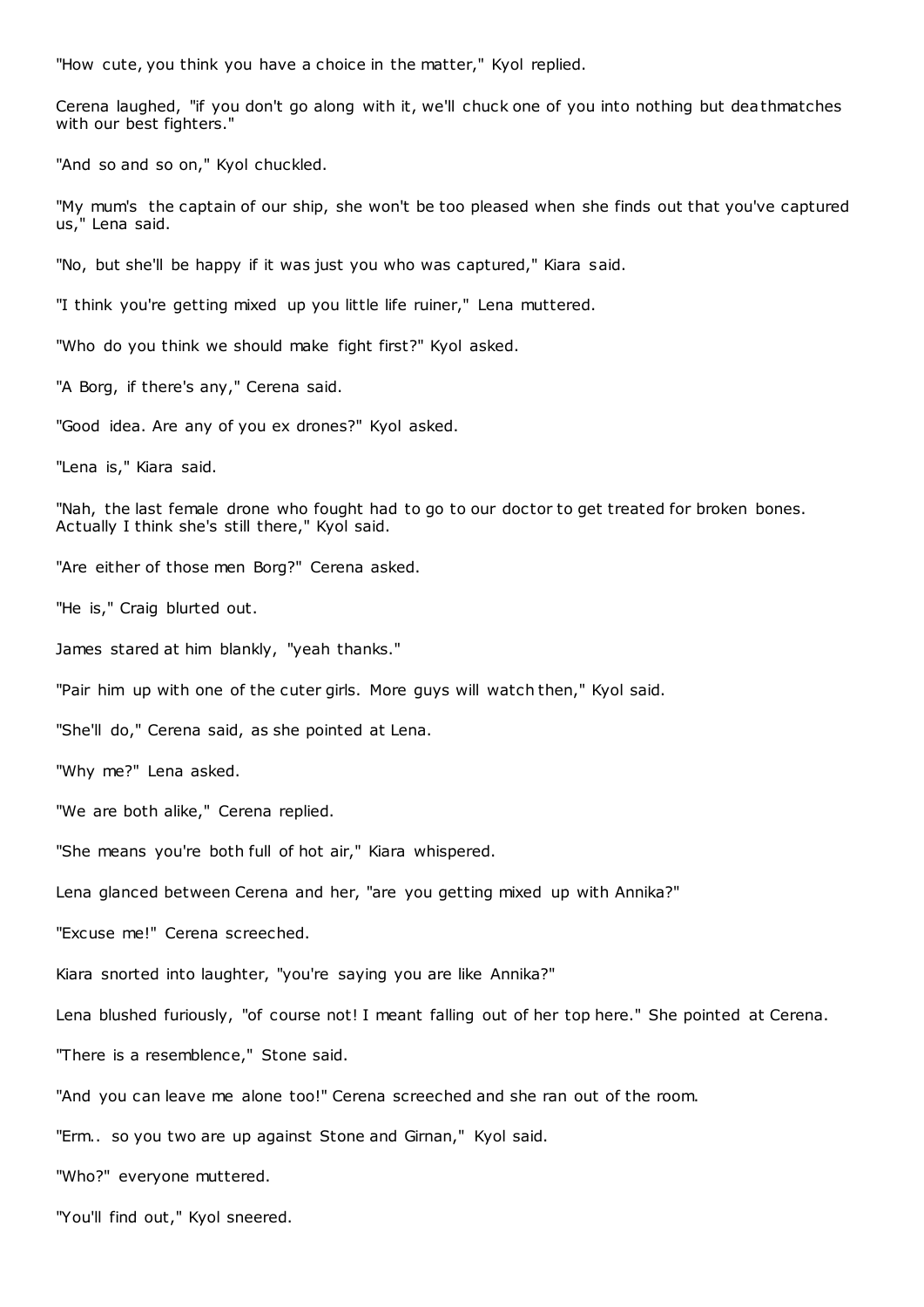# **The Arena:**

Everyone was cheering, and a lot of people were holding up banners.

"It's the Stone!" the commentator yelled.

The Stone came onto the walkway. He made his way down to the ring, as nearly everyone was cheering for him.

"The Stone's tag team partner, it's Girnan!" the commentator yelled.

A guy that looked like Stone Cold Steve Austin came onto the walkway. He glared angrily at the Stone, and the Stone glared at him back. Girnan made his way to the arena, ignoring all the people who were booing him.

"And now, our newcomers. Please give a YWF welcome to James and Lena!" the commentator yelled.

Lena and James stepped onto the walkway.

Girnan smirked as he looked upon the newcomers as they made their way down to the ring. The Stone stepped out of the ring again, Lena went to the opposite side of the ring. James had to go in.

"I've seen tougher looking people in a hospital, this shouldn't take long," Girnan said.

The bell went off, and Girnan charged at James. He went down as he was touched, so Girnan knelt down and immediately tried to pin him. The referee went down to count.

"Come on James, you can do better than that!" Lena yelled from across the ring.

James managed to get out of the pin, pushing the alien to the side. Girnan stood up and smirked. James pulled himself to his feet, as Girnan got ready to attack again.

"You two aren't worthy of the YWF. You'd better quit before that girl gets snapped in half," Girnan sneered.

"What did he say about me?" Lena said.

She didn't get an answer. Girnan got smacked in the face, he stumbled backwards and accidentally stood on Lena's hand. She quickly climbed into the ring. She started beating Girnan up.

"Snap who in half!" Lena yelled as she threw Girnan onto the ground. She and James continued beating Girnan up.

"Stone, Stone, Stone, Stone!" everyone chanted.

The Stone climbed into the ring, and he helped Lena and James beat on Girnan. Lena and the Stone stepped back.

"Go on, might as well pin him," The Stone said.

James knelt down, and held Girnan down. The referee counted up to three, and everyone cheered.

"And the winner is James, Lena and The Stone!" the commentator yelled. Everyone cheered again, even louder than before.

#### **The Main Room:**

"That was brilliant, Borg Fighters are definitely more entertaining to watch. We have two Borg that are the same species as you here, we can put one of them against one of you," Kyol said.

"What about the other boy?" Cerena said.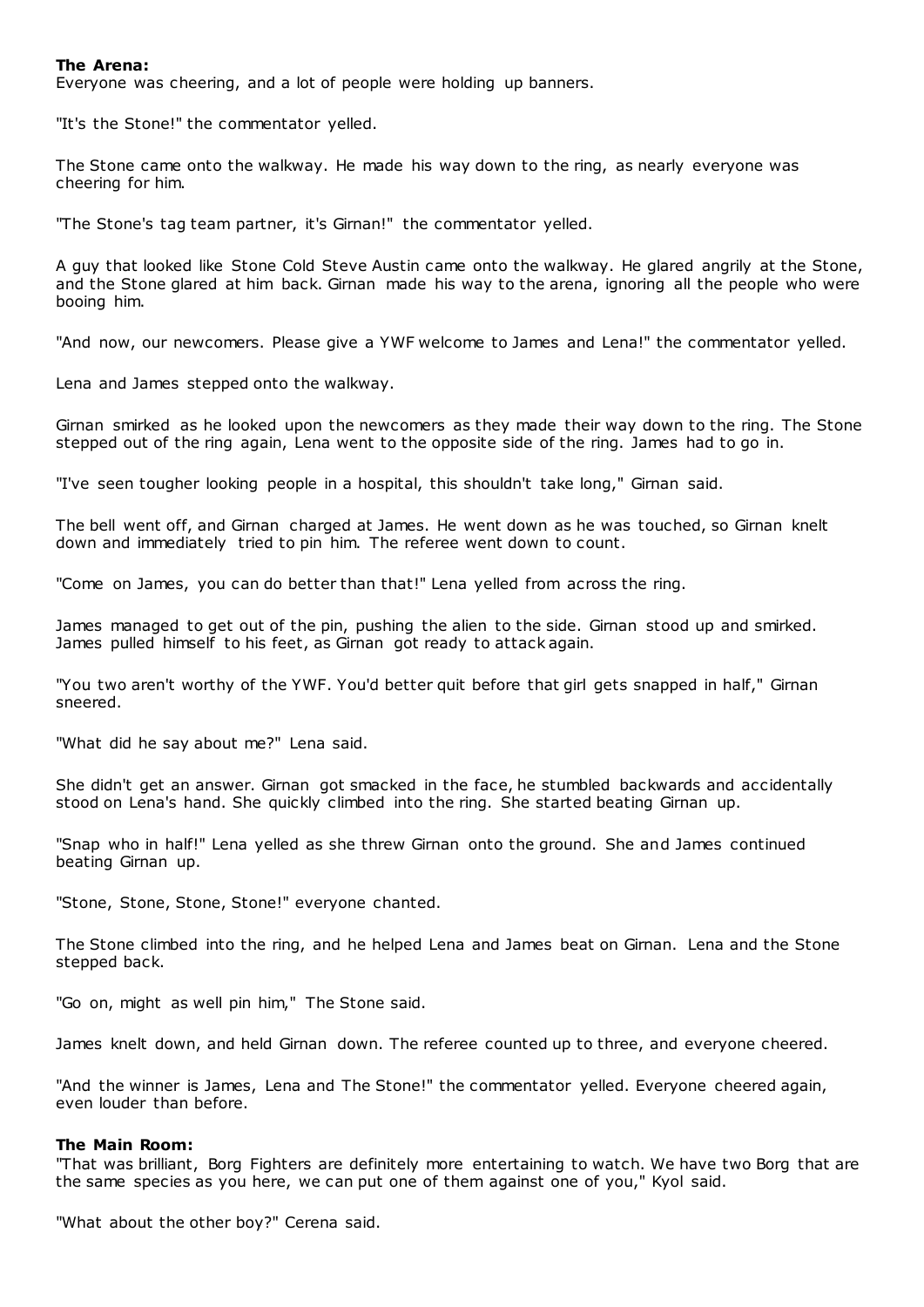"He looks meek compared to Steve and Ashley," Kyol muttered.

"Doesn't matter," Cerena said.

"I'm not Borg, you said that the other two are Borg," Craig moaned.

"It doesn't matter, we already have one Borg, we don't need another," Kyol said.

"No probs," Craig said quietly.

#### **The Arena:**

Craig stepped into the ring. In front of him was a tall human guy with dark hair. He looked up at the guy, he was about a foot higher than him.

He thought, "uhoh, I'm in trouble."

Danny and a girl that looked like Lita watched as the guy beat the crap out of Craig.

"Come on Craig, just play dead or something," Danny said.

The guy pinned Craig to the ground, the referee counted up to three.

"And the winner is Steve!" the commentator yelled. The audience cheered loudly, as Craig lay rather badly injured on the ring floor.

#### **The Main Room:**

"Brilliant, simply brilliant," Kyol said as he came into the room.

"That's easy for you to say," Craig muttered.

"Now I think it's time to get some of the girls fighting," Cerena said as she walked over to her brother.

"I agree, that girl who helped fight Girnan earlier was brilliant. We'll team her up with an eye catcher," Kyol said.

"He means me," Danny said as she blushed.

"Yeah right, but I suppose anything can be an eye catcher compared to Lena," Kiara said.

"What?" Lena muttered.

"The eye catcher isn't here, she's just come out of hospital," Kyol said.

Annika walked in. "You!" she growled.

"Oh, here we go again," Lena groaned.

"So er, it's Lena and Annika versus who?" Cerena asked.

"Viria and the Stone," Kyol replied.

"Who's Viria?" Lena asked.

"She's Steve's ex girlfriend," Kyol replied.

"Wow, that helps," Lena said sarcastically.

"By the way, this is a warm up death bout. One team has to kill one of the other team members to win," Kyol said.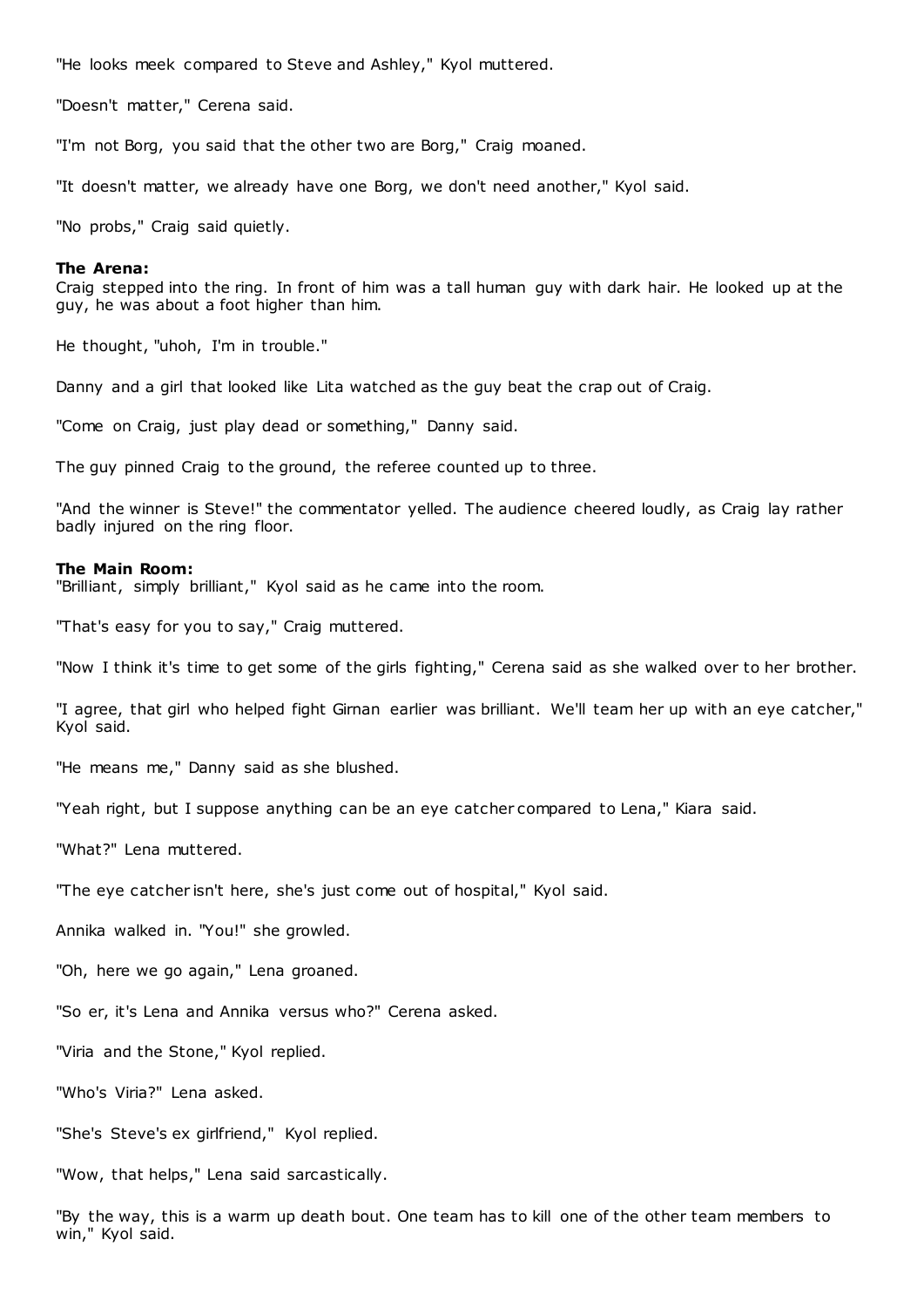"Oh, here we go," Annika muttered.

# **The Arena:**

Viria and the Stone went into the ring, everyone cheered at them.

"And their opponents are...." the commentator yelled as Annika and Lena came onto the walkway. "Annika and Lena!"

Annika strode down the walkway, most of the men were hooting at her. Women were booing at her. Lena looked at her in distaste. She shrugged her shoulders, and she went down the walkway copying off Annika's strode.

Less of the guys hooted at her, but more of the women were cheering for her.

Annika climbed into the ring, and Viria went out of the ring.

As soon as the bell went off The Stone started beating Annika up.

Lena pulled out popcorn and she started stuffing her face. Annika put her hand out so Lena would tag it. Lena put some popcorn in her hand.

The Stone rock bottomed Annika. And he elbowed her hard in the stomach. He continued punching her in the face.

"Oh, this is not very entertaining," Lena muttered. She picked up the commentator's table and she threw it onto the ring. The Stone picked it up and he started hitting Annika with it.

The Stone stepped back from Annika. She didn't move for a few minutes.

"And the winner is The Stone and Viria!" the commentator yelled.

"Oh what a shame," Lena muttered as she continued stuffing her face with the popcorn.

#### **The Main Room:**

Kyol and Cerena came through the door.

"This show is getting better and better. I think that James and Jessie can fight Steve and Ashley. A full Borg/Human match," Kyol said.

"But I've already done one," James said.

"Not very well, The Stone and Lena helped you out. I tell you what, if you want a proper fight you can fight me," Kyol said.

"But I'm not fighting," James said.

"Yeah, neither am I," Jessie said.

"Fine, you don't have to fight, but he must if you don't want one of your friends dropped off," Kyol said, and he walked out.

## **The Arena:**

James and Jessie came onto the walkway. They went down to the ring.

"And now, their opponent is.... Kyol!" the commentator yelled. The audience booed him as he came onto the walkway and went into the ring.

Jessie went out of the ring, and she stayed at the side.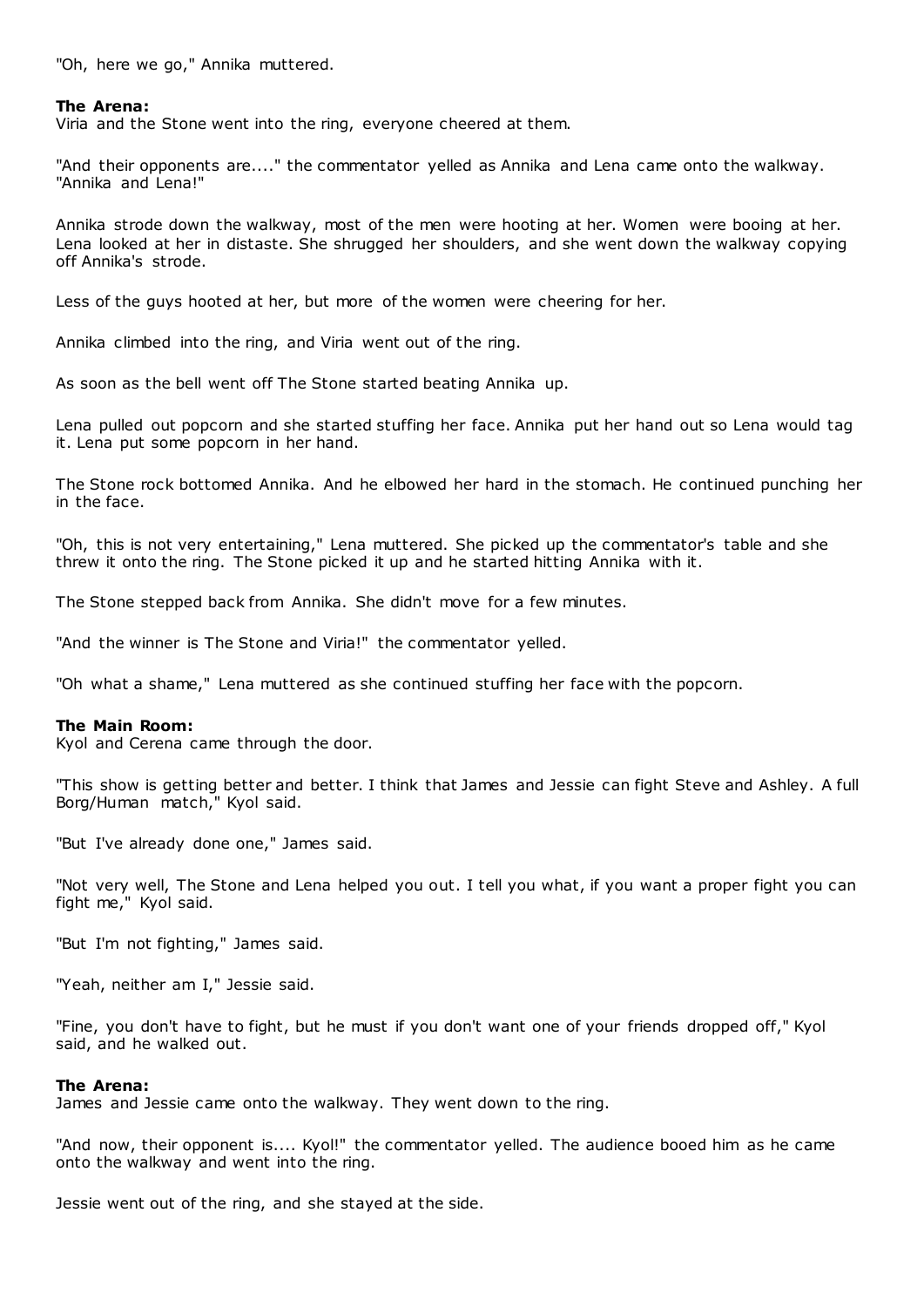The bell went off, and the pair started fighting each other, only James was all on the defensive.

Kyol huffed impatiently, then went up to the side of the ring, shoving Jessie hard enough to the ground. James then grabbed onto Kyol's arm, and literally threw him to the other side of the ring.

He went over to Kyol, and he tried to pin him down. The referee counted up to two, but Kyol got out of it just barely.

Kyol didn't get back onto his feet, so James kept kicking him.

Cerena ran down the walkway, and she attacked Jessie from behind. Lena came onto the walkway, and she came down and attacked Cerena. The three girls got into a fight, a more vicious one than usual. Kyol was eventually pinned down.

"And the winner is James!" the commentator yelled, as the girls continued to fight with each other.

Lena took a tight hold of Cerena, and she threw her across into the audience. She and Jessie then walked back up the walkway.

#### **The Main Room, two minutes later:**

"How could you throw my sister like that!" Kyol snapped.

"Simple, I picked her up and threw her," Lena replied.

"This is not the end. Your sister, and my sister will fight," Kyol said.

Lena groaned, "she's *not* my sister, you moron."

"That girl sure looks like your sister, so she's going up against Cerena, after she's recovered," Kyol said and he stormed out.

"Oh thanks a lot mum, oh I mean sis," Kiara muttered.

Kyol rushed back into the room, followed by Cerena.

"Our ratings are dropping, we need a blonde bimbo and fast," he said in a panicky tone.

"But the Stone killed Annika, the only thing she's good for is attracting sad little single men," Lena said.

Cerene's eyes wandered across to Danny, she shook her head vigorously.

"She's perfect. I'll put her up against Viria," Kyol said.

"But..." Danny whined quietly.

#### **Ten minutes later:**

Viria came into the room, not hurt at all. Danny followed her in, she looked rather battered compared to Viria. Kyol walked up to her.

"Good job, the ratings have went soaring up," he said.

"But I lost," Danny said.

"So, millions of lads kept this program on because they could see you," Kyol said.

"Oh great, I'm the new Annika," Danny muttered.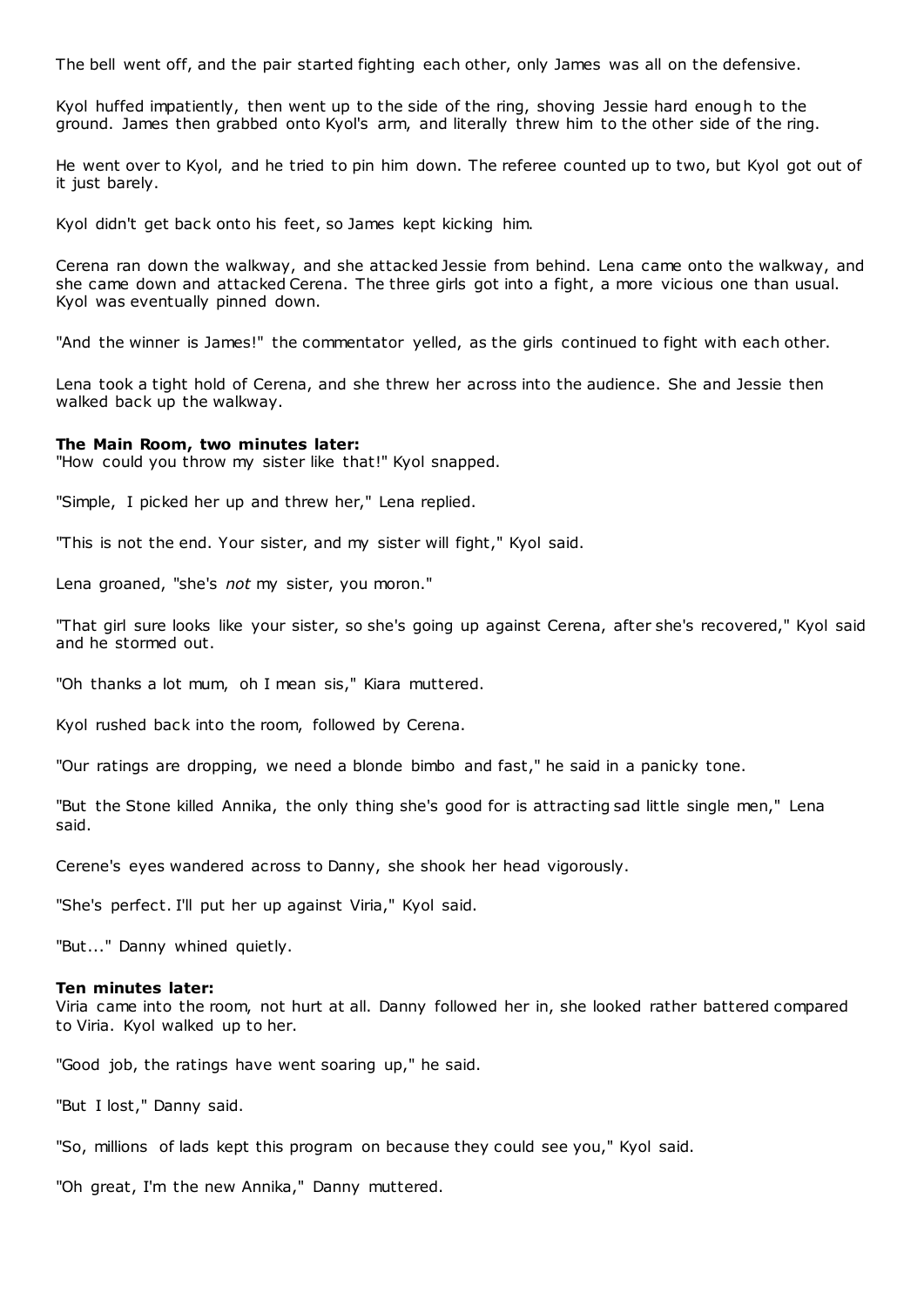"We've got three matches until this show ends. That means we've got to put the biggies on. The 4 against 4 tag match, another death match, and the tag team death match," Kyol said.

"No wonder you keep running out of fighters," Jessie said.

"I have chosen the first team for the tag match. Steve, Ashley, The Stone and Viria," Kyol said.

"That's not a fair team, one of them is huge compared to the others," Craig said.

"Glad you volunteered for the second team. We'll have Lena, Jessie and James with you on that team," Kyol said, and he walked out.

"I didn't volunteer," Craig muttered.

"None of us did," James said.

"And they say the women are the cowards," Lena said.

"We're not being cowards, we were just pointing out that we didn't volunteer," Craig said.

"Whatever, Craig," Lena muttered.

# **Voyager**

# **Tom/B'Elanna's Quarters:**

B'Elanna walked through the main door and she walked over to where Tom and Bryan were sitting. He was watching his old looking TV, it showed the alien YWF arena.

"What are you watching?" B'Elanna asked.

"I was just fiddling with the aerial since the picture was going bad. I found out why, the TV was getting interference from an alien TV broadcasting satellite. I managed to get this up, it looks like a wrestling program," Tom replied.

"How long have you had it on?" B'Elanna asked.

"A few seconds, I don't know what's going on yet," Tom replied.

On the TV, the audience cheered loudly as the commentator appeared on the screen.

"And now it's time for our 4 against 4 tag match. Please welcome the first team, The Stone, and Team Extreme!"

The Stone, Viria, Steve and another lad came onto the walkway, and they went down to the ring.

"And now the newcomer team. Welcome Lena, James, Jessie and....."

"What the, this isn't who I think it is, is it?" Tom asked.

"Nah, it'll just be some people with the same names," B'Elanna replied.

".... Craig!" the commentator yelled.

Tom burst out into hysterical laughter. His son gave him an eyebrow raise.

Lena, James, Jessie and Craig came onto the walkway.

"What the hell are they doing there?" B'Elanna said. She tapped her commbadge. "Torres to Bridge."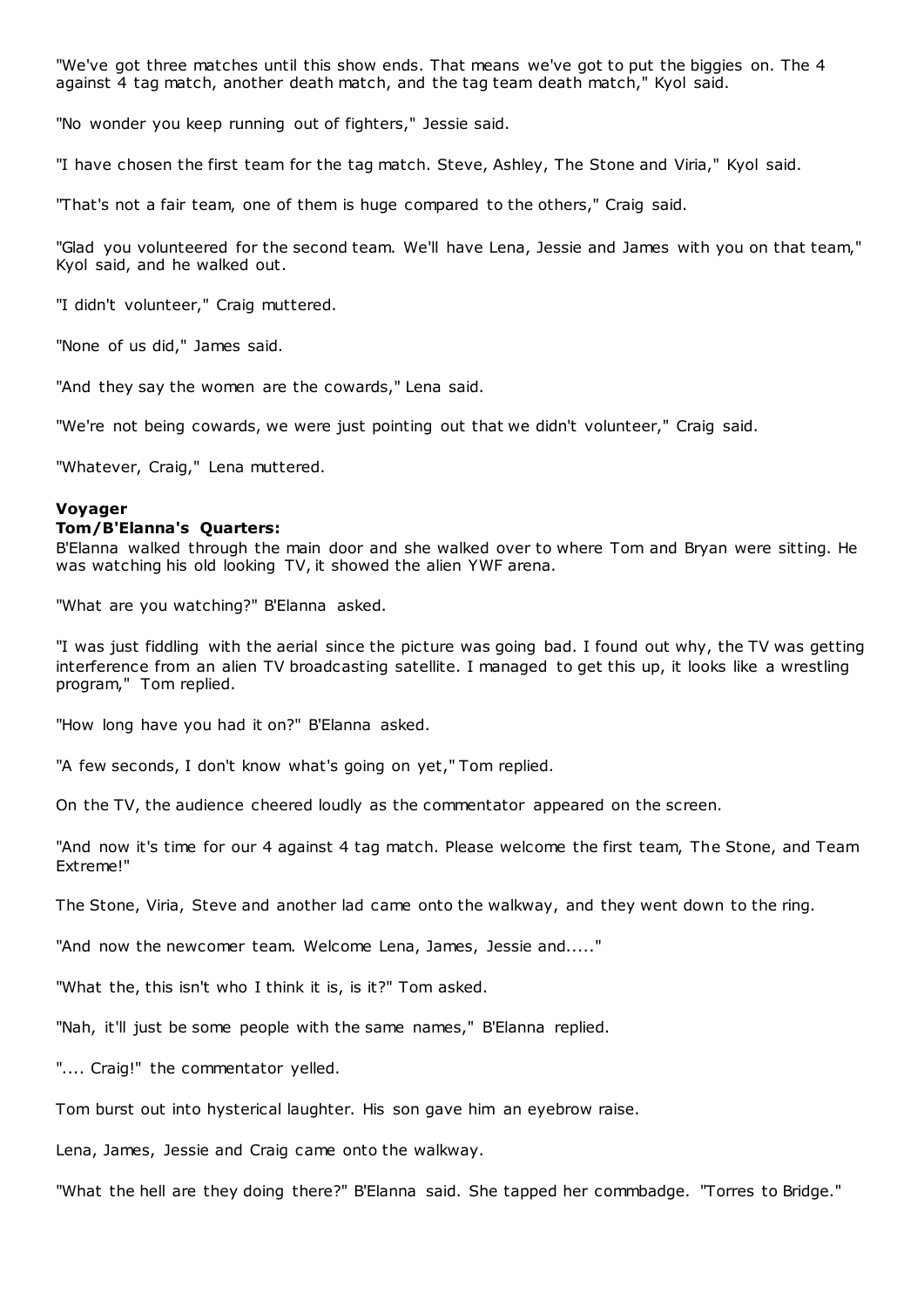# **The Bridge:**

Kathryn tapped her commbadge.

"Go ahead B'Elanna," she said.

In: "Captain, I think that ship that captured Annika is a similar ship to the Tsunkatse."

"Why is Annika fighting on a TV show or something?" Kathryn asked.

In: "No, I think our away team was captured by them too. Lena, James, Jessie and Craig are going to fight."

"Oh great. When will our propulsion systems be up and running?" Chakotay asked.

In: "Another hour should do it."

"Captain, I have an idea," Tuvok said.

"Lets hear it," Kathryn said.

"A shuttle might be able to sneak towards the ship when a fight is going on. They will be distracted by it. If I take a shuttle over, I might be able to beam the away team out," Tuvok said.

"They'll have shields, how will you get past them?" Chakotay asked.

"Don't worry, Commander, I have a way of getting past them," Tuvok replied.

"Why doesn't that make me feel better?" Kathryn muttered.

#### **Back in the Arena:**

"The rules are simple. Each member of the first team will fight a member of the second team. Whoever stays on the ground for three seconds loses the round. Whichever team wins three rounds, wins the match!" the commentator yelled.

Lena was the first to go into the ring. One of the younger men went into the ring to face her.

"It's been a while," he said.

"Ashley? What are you and your brother doing here?" Lena said questioningly.

"Well duh, I've been here ever since that ship kidnapped me and Steve from the Borg Sphere," the lad replied.

The usual bell thing went off.

"Maybe Steve should get up here, I don't want to fight you Morgan," Ashley said. James and Jessie cringed when Ashley said Morgan.

"It's Lena now, and I'm going to rip your head off for calling me that," Lena growled, she smacked Ashley in the face, and he stumbled backwards.

He quickly regained balance. He took a hold of Lena's arm. He swung his arm to the right, at the same time he let go of Lena's arm. She used the side of the ring to pull herself back onto her feet.

Meanwhile Ashley was climbing on to the corner of the ring. Lena literally threw him off, and he landed, with a large thud, onto the ring floor. The referee counted up to three, and the bell went off.

Lena climbed out of the ring and joined the others. Ashley did the same.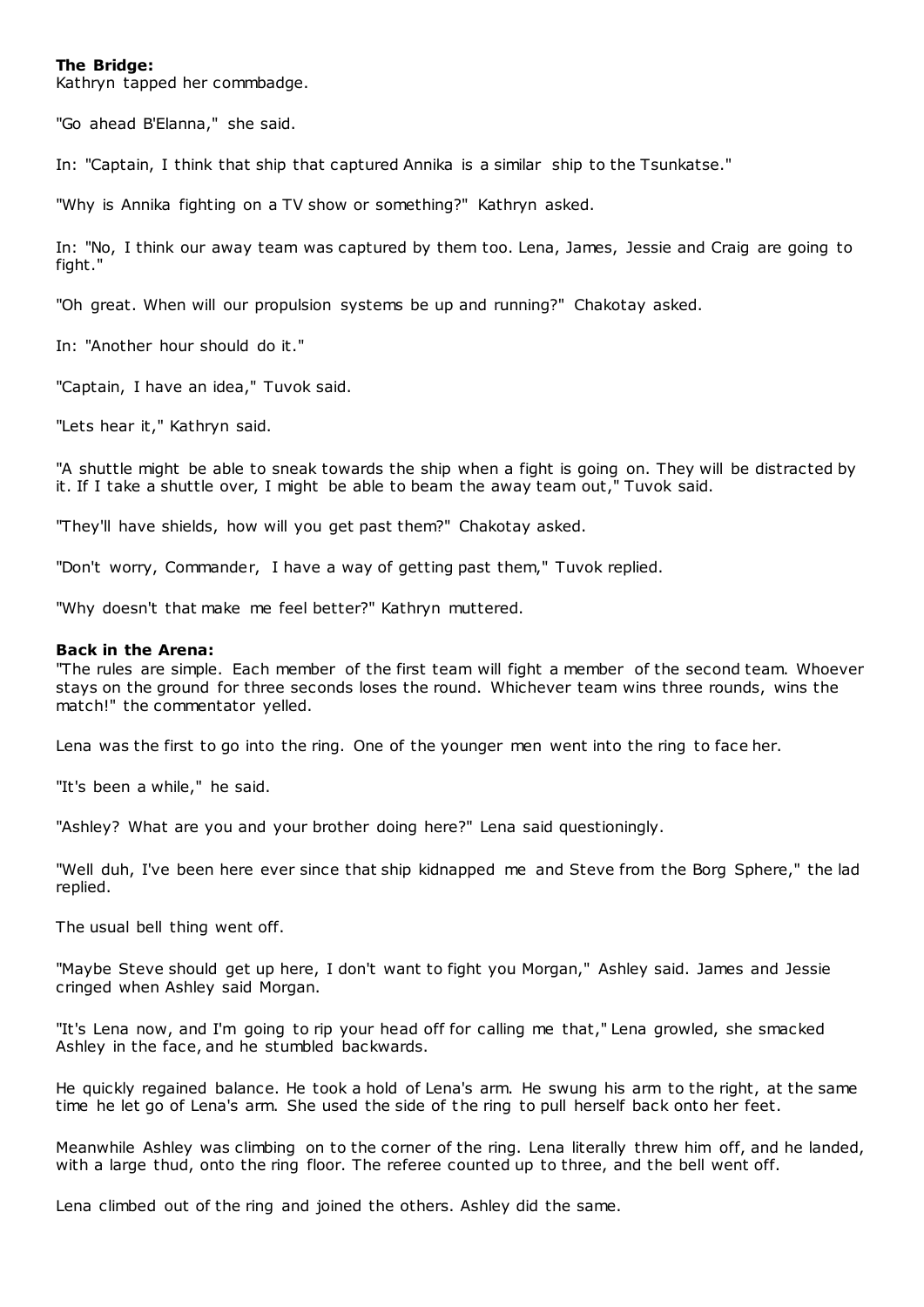The referee went over to the second team, and he picked out the Stone. The Stone climbed into the arena, looking as tough as ever. The referee went over to the second team. He pointed his finger at James.

"I'm not fighting him," James laughed almost nervously as he looked into the ring. The Stone was obviously more than twice his size.

"Just pretend he's only fat," Lena said.

"Helpful," James muttered. The referee shook his head.

"Then, it's either the other girl, or that younger boy," he said.

"Oh come on, I've already been beaten up by that Steve guy," Craig moaned.

Jessie shook her head quickly. "Maybe he'll go easy on me, I am at a good punching height." Lena looked confused, Craig turned very pale at the thought.

"Just go, Craig will most definitely lose, and Jessie apparently thinks she can punch him in the face," Lena said.

"Oh thanks," Craig said. Jessie rolled her eyes.

"If you do a bet on how long I'll be in hospital, put me down for two weeks," James said.

"Ok, but my bet's on a month," Craig said.

# **Meanwhile on Voyager:**

Tom was in hysterics as he watched the TV screen. B'Elanna was just sitting on the sofa looking rather worried.

"He has to fight that big guy, he's going to get creamed," Tom laughed.

Duncan came in to the main room, and he jumped onto B'Elanna's knee holding a bar of chocolate. He pointed at the TV screen, and he looked up at B'Elanna.

"This I gotta record," Tom said. He pulled out his video machine, and he quickly connect ed it to the TV. He then pressed record.

"Sometimes you can be really sick, you know that Tom?" B'Elanna said.

"Aw come on, Bella, live a little," Tom sniggered.

#### **Back in the arena:**

Lena, Craig and Jessie looked on as the Stone made the first move.

"That's it, I can't bare to watch," Jessie muttered, and she turned away.

"Again, he's not even trying," Lena said.

"Well, at least he can get back up, but if it were me I'd stay down and lose," Craig said.

The Stone did his most famous move, the Rock Bottom, or rather the Stone Bottom.

"That's gotta hurt," Craig muttered. Jessie smacked Craig in the face.

"Will you shut up!" she yelled angrily.

The Stone turned to face the audience, as the referee started counting up to three.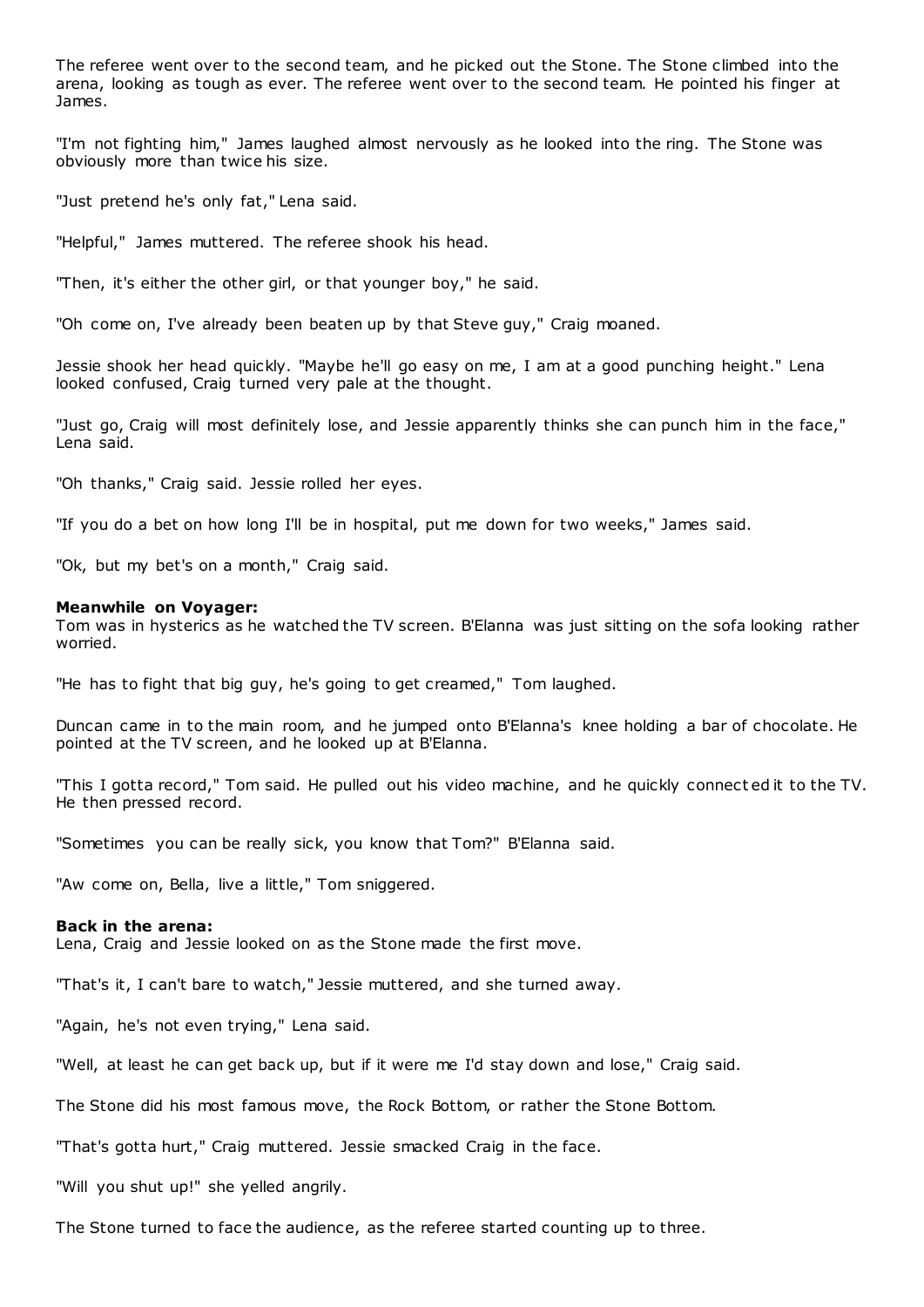"Battle is over, I'll turn back to Normal Mode," the Stone said. He pulled out a remote from nowhere in particular, and he pressed a button. Some guy ran up to the ring and handed him some black clothes and sunglasses. He quickly slipped them over his wrestling trunks. He slipped the sunglasses on. He smiled sweetly at the audience, and all the lasses in the audience swooned.

"That was disturbing," Lena muttered.

"You idiot, the fight's not over, he just counted up to two," Viria yelled from across the ring.

"Ooops, not again," the Stone muttered. He turned around quickly, but he got hit in the face. He collapsed onto the ground. The referee counted up to three.

Lena laughed awkwardly, "that was... something."

"What's going on?" Jessie asked. Lena took a hold of her by the shoulders, and she turned her around to face the ring again.

"He won," Lena replied.

"How?" Craig stuttered.

"It appears the Stone has lost again due to changing into Normal Mode too early. His Normal Mode just couldn't take in a hit!" the commentator yelled.

"I'm none of the wiser," Lena muttered.

A confused James got out of the ring and joined the others. The Stone rejoined his team.

"You can't keep this up. You got him in one hit, they're gonna know," Jessie whispered.

Lena stared blankly, "what?" Jessie glanced back while firmly biting her bottom lip.

The referee came over to the first team, they picked out Viria. He came over to the first team, and he pointed at Jessie.

#### **Meanwhile on Voyager:**

Tom and B'Elanna were still in shock as they watched the TV screen. Duncan was still sitting on B'Elanna's knee, clapping his chocolate covered hands really fast.

"Er... I need some alcohol," Tom muttered, he got off the chair. He rushed over to the replicator and he ordered a six pack.

#### **Back in the arena:**

Jessie and Viria were in the ring, the bell thing was about to go off when everyone started booing for some reason. Everyone turned their heads and they saw Kyol standing on the walkway with a microphone.

"As you all know, I am the manager of the YCW, but I will soon be the manager of the YWF. Anyone who stands in my way now will be crushed like a bug. Join me now, and spare yourself some embarrassment!" Kyol yelled.

Everyone booed at him. He smiled. "I haven't finished yet! I know all you little people are on my fathers side in this. That is probably because you're so afraid of change, or maybe you're all afraid of me, just like my father. The YWF will be mine!" Kyol yelled. The booing continued.

Lena rolled her eyes and she headed over to Kyol.

"What's she doing?" Jessie said quietly. Lena briefly turned back toward her, and she turned back. She stopped when she was about two metres in front of Kyol.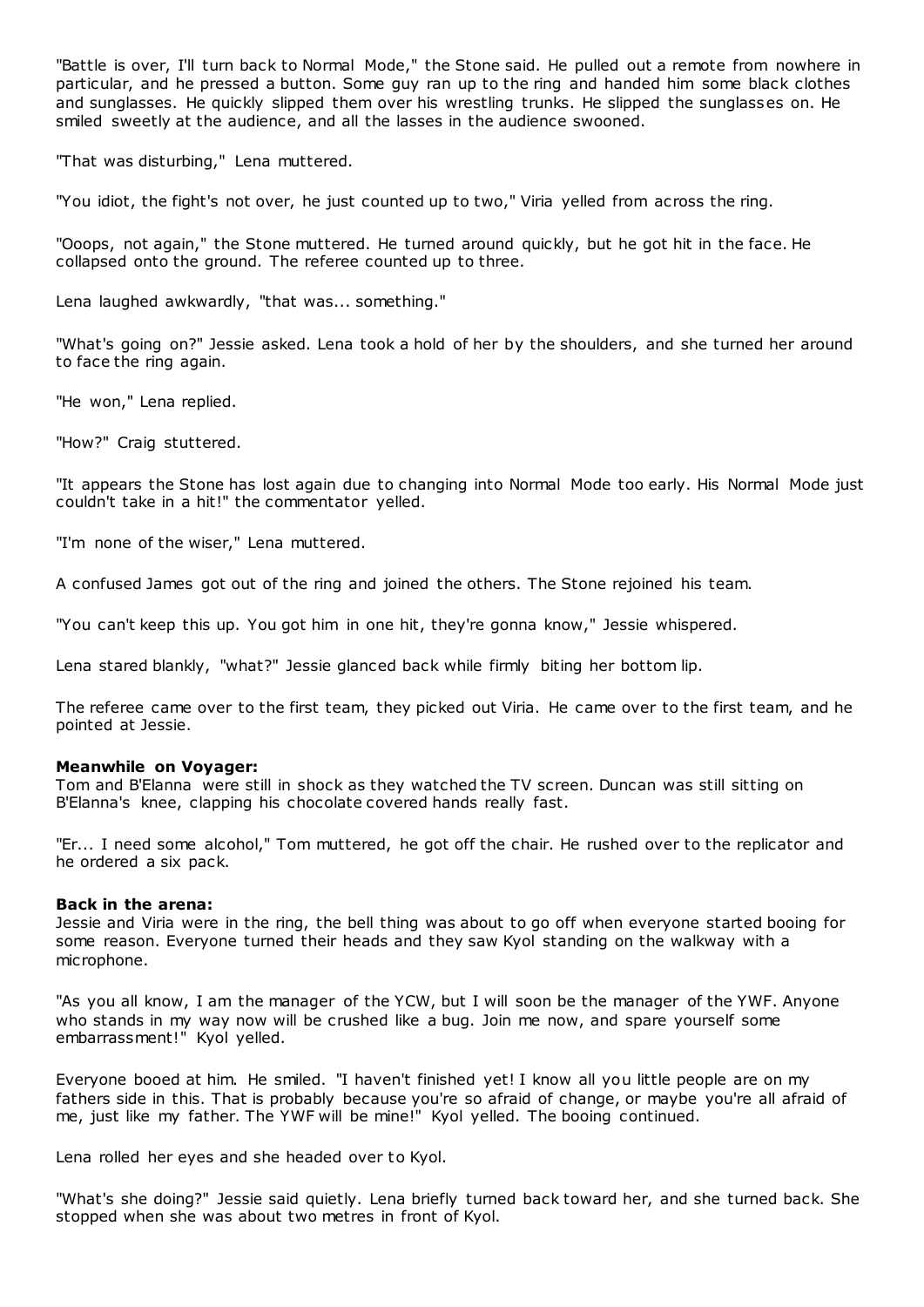"Let me just say, being a telepath in a full stadium can be very annoying at first. They're all thinking more or less different things so it's hard to make out. But now, I can work out what people are thinking. You know why? They're nearly all thinking the same thing," Lena said.

Everyone started cheering as Kyol closed the gap between he and Lena by another metre. "And what are they thinking?" he asked.

Lena looked around the audience, she grinned and she turned back to Kyol. "I dunno, is this show censored?" Lena replied.

Everyone cheered in agreement. Kyol smiled menacingly at Lena.

"We've only known each other for a short while. I don't usually get newcomers talking to me like that. Why don't you tell me what people think of this," Kyol said. He went over to the audience, and he took one of the small plastic chairs.

"I can tell you what I'm thinking if you like. I'm thinking, that guy is going to get the pounding of his life if he hits me with that," Lena said.

"I wouldn't do that, I'm all talk, aren't I?" Kyol said questioningly. He dropped the chair onto the ground. "Instead, I challenge you to a death match," he said.

Lena tried not to laugh. "You won't stand a chance," she said.

"We'll see about that," Kyol said.

#### **Two minutes later:**

Kyol was lying badly beaten on the walkway. Everyone was cheering incredibly loudly as the Stone passed her a table.

"Here you go, young lady," he said politely.

"Er..." Lena muttered.

Steve and Ashley came over and they dragged him away.

"Don't worry about it, he's always this bigger softie and whatever in this mode," Steve said.

Lena meekly nodded. She dropped the table on Kyol by accident, everyone gasped.

"Oops, oh well," Lena muttered.

Cerena ran onto the walkway.

"Nooooooooooo, you killed my brother!" she screamed in a over dramatic voice.

A guy ran in and passed her a piece of paper, then he ran back out.

"Oh but never mind that, our ratings are higher than they've ever been since I appeared on the show," she said happily.

"Maybe if somebody killed you the show'd be better off," Lena said.

"Don't be stupid, we'd lose male teens, we can't have that," Cerena said. Everyone, including the audience, rolled their eyes in unison.

#### **The Main Room:**

Everyone that was still alive were gathered around Cerena.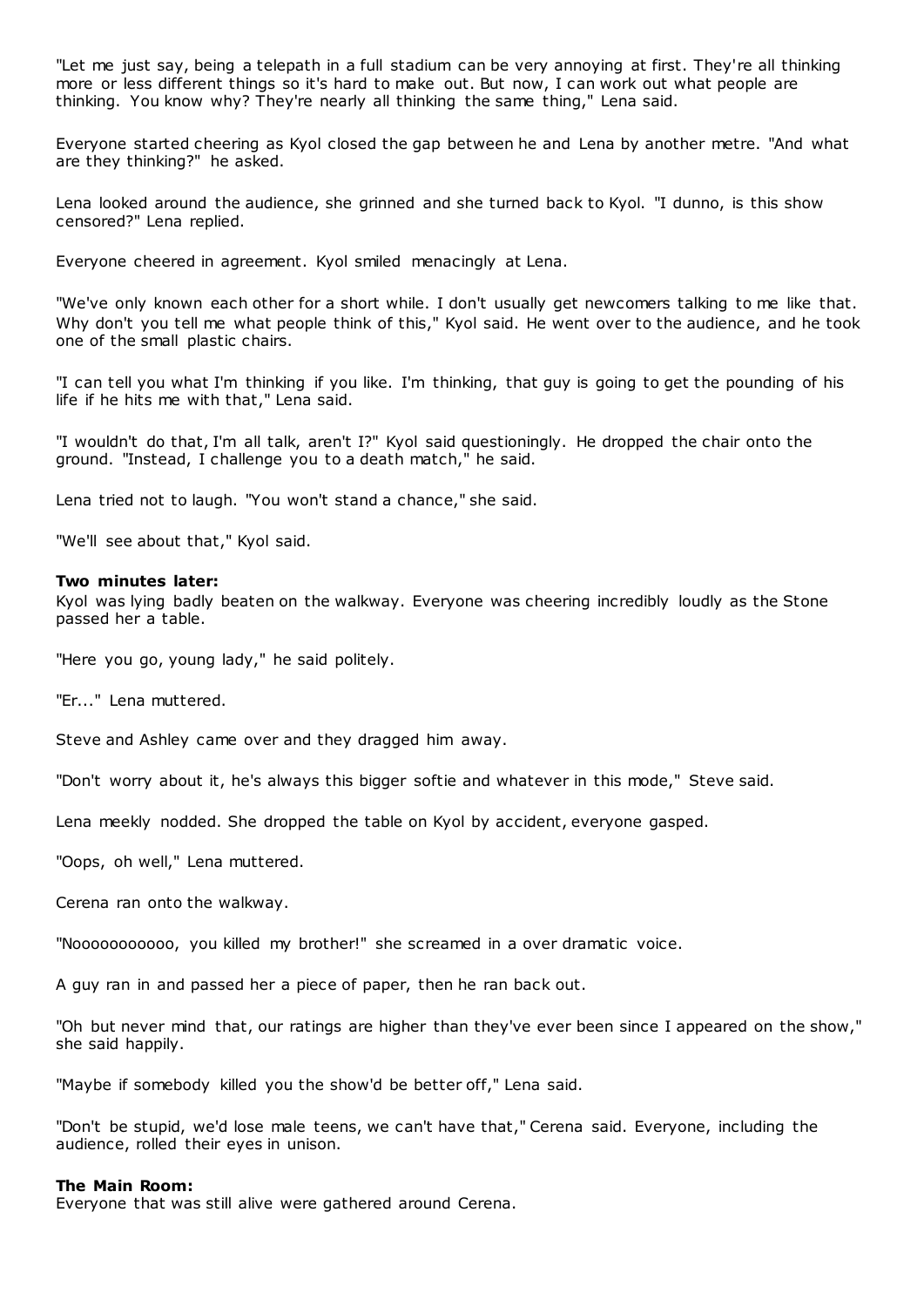"It's nearly the end of this week's show, and you know what that means," Cerena said. Everyone but the Voyager crewmembers groaned. "That's right, the ultimate death match," Cerena said.

"But you've had two already, Annika and Kyol were killed by tables," Danny said.

"I mean ultimate, as in real fights. Annika was only used to attract those male teen Voyager fans to watch. But more J/Cers threatened to not watch if she didn't die brutally in a death match," Cerena said.

"What about the Kyol one?" Jessie asked.

"That wasn't in the script. Our motto is if it doesn't attract male teens and J/Cers, or whatever, then it doesn't go down," Cerena said.

"Hey, what about my film career stunt, doesn't that matter?" the Stone asked.

"It will if you pull it off better next time. That CGI model of you was hilariously bad," Cerena said. "Anyway, I'm pretty damn sick of Lena, and even more so since she killed my brother. So she's going up in a death match, with a partner of my choice."

"Typical," Lena groaned.

"Let me think," Cerene hummed to herself. "I'm putting Lena against James, and a partner of my choice."

"But don't we get to choose our own partners?" Lena snapped.

"No, I don't like you," Cerena replied.

#### **Voyager:**

A load of people had crowded into Tom's quarters. A few people had popcorn.

"When does these damn adverts finish, they've been on for ten bloody minutes," Tom muttered. Suddenly there was a scramble. When everyone recovered they saw Emma drooling over the TV.

"Mummy Returns," she muttered as she watched the advert for the video.

"Er, this may explain why the adverts have been on so long," Harry said.

"It does?" Tom asked.

"This your pre-programmed channel on repeat. Someone must've changed it," Harry said.

"But who'd do that?" Tom whined. Bryan's eyes darted from one side to another. Tom meanwhile fiddled with the remote to change the channel.

Emma fumed with rage. "The advert was finished in two seconds, you didn't let it finish!" she yelled.

"Uh oh," Tom muttered. The door chimed. "Wooh, saved by the bell. Come in!"

Kathryn and Chakotay walked in. Everyone stopped what they were doing, including a guest star who was picking his nose. They all stared in fear at Kathryn.

"Ensign, take your finger out of your nose," Chakotay said.

The guest star did as he was told. "Yes sir," he muttered. He looked at his finger, and he wiped it on a guy in front of him.

"Captain, what are you doing here?" Tom asked.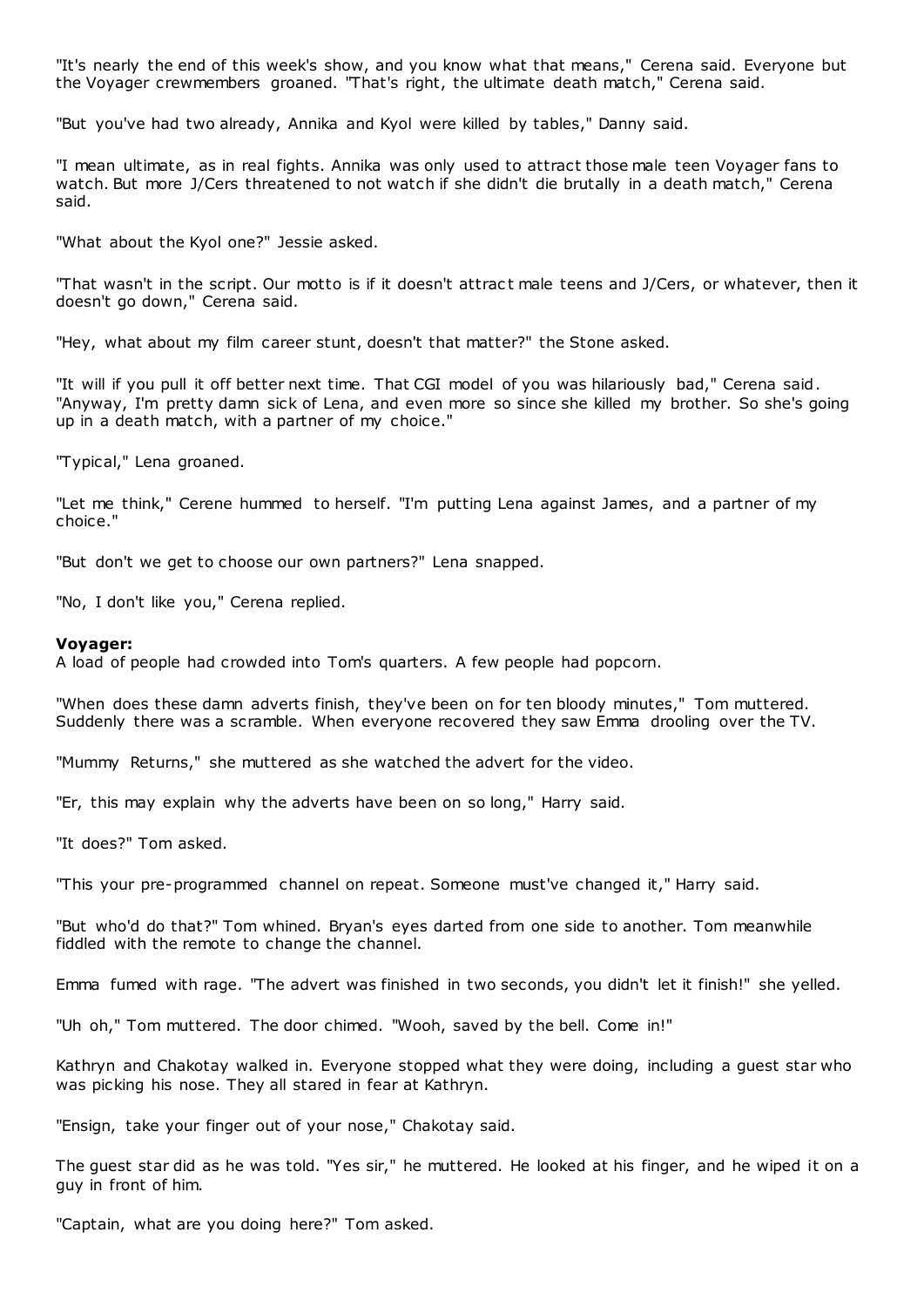"We want to watch this YWF thing," Kathryn replied.

"But isn't anybody trying to save our awayteam?" B'Elanna asked.

"Tuvok's working on it," Chakotay replied.

# **Meanwhile, on another Delta Flyer:**

"Why do I get lumbered into doing these things on my own," Tuvok muttered to himself as he worked at a console.

# **Tom's Quarters:**

The YWF finally came back on.

"You see, I want to see what happens to our away team," Kathryn said.

"That's what everyone else said," Tom muttered as he started at the TV.

"To end the show we have the usual death match. Previously Lena killed Kyol, so Cerena is in charge and you get the idea. You just want to see blood, don't ya?" the commentator said.

Everyone cheered in Tom's ear, "YEEEESSSS!"

"Ow, do you mind," Tom moaned.

"You know the rules, the team that wins is the one that kills the other team. Any objects are allowed, including chain-saws," the commentator said.

"Chain-saws?" Emma said in her usual innocent tone. Everyone felt nervous.

"Lets bring on the first team, Kiara and Lena!" the commentator yelled.

Everyone but the main cast cheered.

B'Elanna inhaled through her gritted teeth, "oh no."

Kathryn tapped her commbadge. "Janeway to Tuvok, you'd better rescue them fast, Lena and Kiara are going into a death match!" she yelled.

In: "Aye Captain, things are going ok."

"How ok?" Chakotay asked.

In: "Well the shuttlebay doors are opening without the usual squeaking."

"Oh for god's sake!" Kathryn growled, she tapped her commbadge hard. "Ow, I wish I would stop doing that," she muttered and she sat down slowly.

"Fighting against them is the One Hit Wonder and another one of our newbies..."

"Ohno, it can't be," Chakotay muttered.

"That's right, it's James and Jessie!" the commentator yelled.

Kathryn started headbutting the wall.

"Kathryn, don't do that," Chakotay moaned. Kathryn stopped, and Chakotay started headbutting the wall instead.

"What am I worried about, Lena will not get killed by those two," Kathryn said.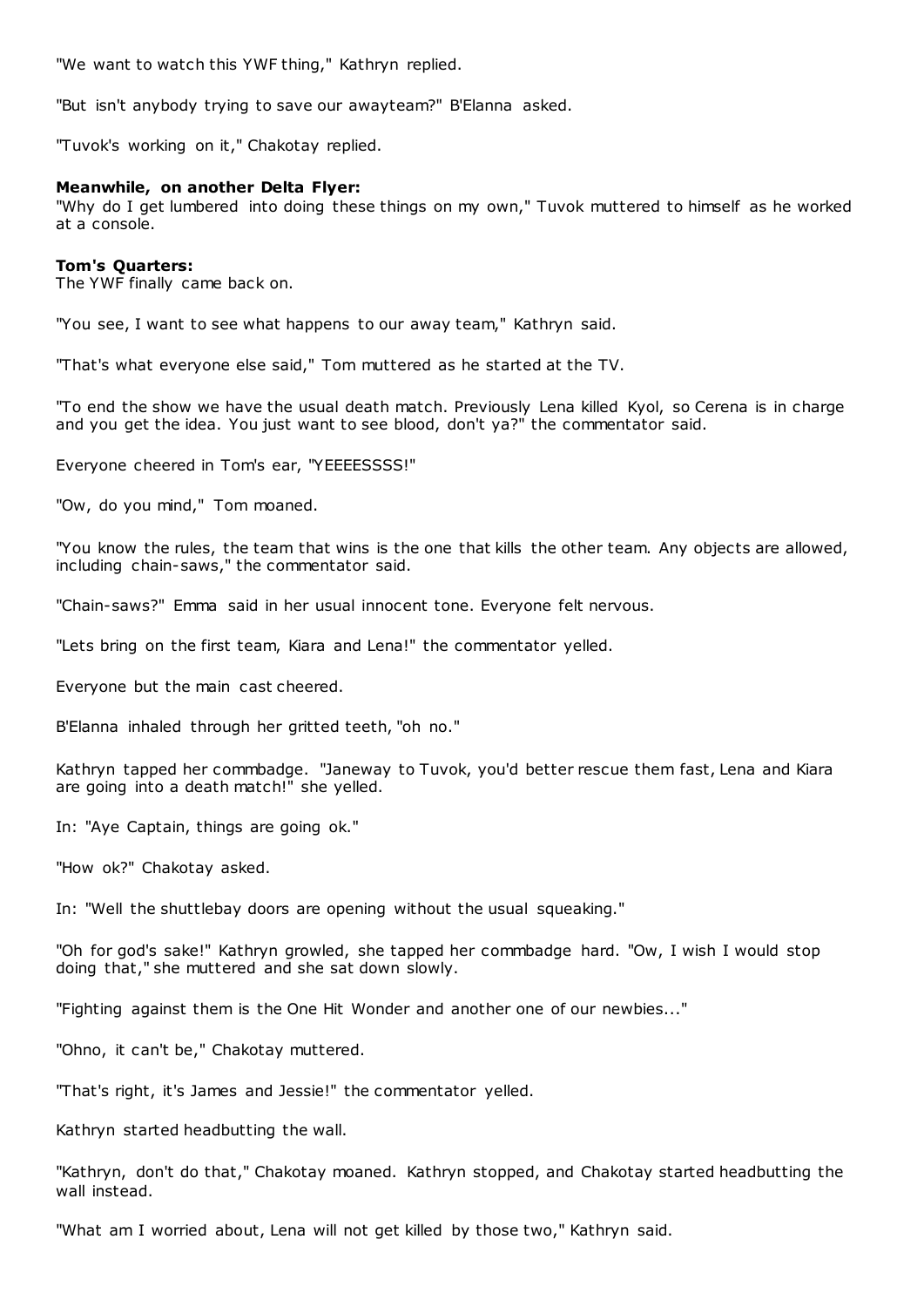"What about Kiara, she's never had a fight in her life," Emma asked.

"Captain, just think, this is going to be the most boring death match ever. Jessie and James won't touch Lena or Kiara. Lena probably won't hurt them either, and Kiara well that's more of a can't," Tom said.

"You'd better be right," Kathryn said.

"Well if they do end up fighting, it'll take a while to get them started, thus giving Tuvok more time to rescue them," Tom said.

"Yes, that's a good point," Chakotay said.

Tom turned to the others.

"Yeah right. Who's bets are on Lena winning on her own?" Tom asked. Nearly everyone handed him some replicator rations.

#### **The Arena:**

"Round One, Kiara versus Jessie. No one leaves or enters the ring until one of you is dead!" the commentator yelled.

"Sounds fun," Kiara stuttered.

Lena and James slowly headed out of the ring.

"Wanna do bets?" Lena asked.

"What do you expect me to say? Your daughter and my girlfriend is fighting to the death," James replied.

"I said wanna do bets?" Lena asked more forcefully.

"No," James replied.

"Some mother she is," Kiara muttered.

"No me neither, just checking. Voyager's got to have found us by now. Hopefully won't be too long. Though she does know to stall doesn't she?" Lena whispered.

"Kiara?" James asked.

"Right," Lena replied.

James looked worried, "I didn't..."

"Start the round!" the commentator yelled.

Kiara and Jessie reluctantly faced off. Kiara's nerves got the better of her, she clicked her fingers behind her back.

"Oh crap, what's she doing?" Lena said.

"I dunno, it's the first few seconds and it's already looking bad," James said.

Eventually the two girls started fighting, or at least that's how it looked. Jessie meekly pushed her back a bit. Kiara somehow managed to throw Jessie to the ground hard.

"She must've used her powers to make herself stronger," James said.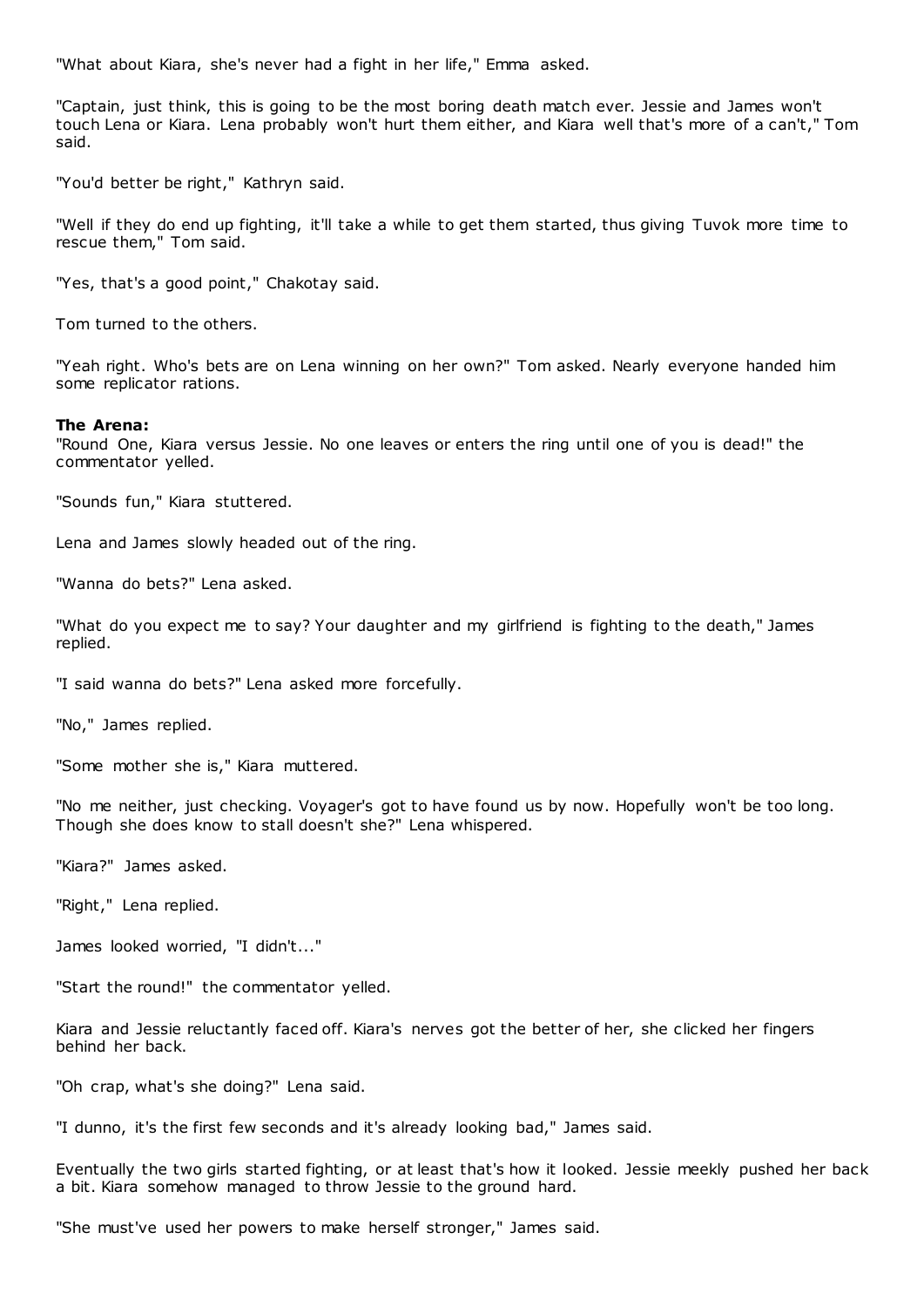"Kiara, this is wrestling, this kind of cheating is crossing the line!" Lena yelled.

"Why do you care, you betted that I would die here, I'll show you," Kiara screeched back at her.

More referees had to come out to stop Lena and James from going into the ring. A few too many were tossed aside before Lena scrambled through the ropes.

Kiara muttered to herself. She clicked her fingers to make a lightbulb appear at the top of her head. It disappeared and she clicked her fingers again. "Something not bad, easy." She clicked her fingers again, a hypospray appeared in her hand. She slowly knelt down.

"Kiara!" Lena yelled angrily as she approached. James had just joined her in the ring as well.

"Sorry, but at least it's not a knife or a chain-saw," Kiara muttered as she pushed the hypospray into Jessie's neck. In a few seconds she fell unconsciousness. A referee came into the ring. He checked Jessie's pulse. He nodded at the commentator.

"Round one goes to Kiara!" he yelled.

Everyone was cheering, but Kiara wasn't celebrating.

Lena stuttered, "what have you done? Why, you could've waited, played along, anything. It should be me fighting him, not you."

Kiara seemed puzzled as she looked at Lena. "Fighting him?"

"Round two, the winner versus James," the commentator yelled as Jessie was carried from the ring.

Kiara flinched so much her shoulders were up by her ears. "Oh... oops."

#### **Meanwhile on Voyager:**

"Now this I gotta see," Tom said.

Kathryn punched Tom in the face. "How dare you!" she screamed.

"Calm down, Kathryn. She has Q powers, they can protect her even against a Slayer...." Chakotay said.

"Powers are hereby banned from this round since it's too boring to use them. Anyone using them will forfeit the match and their life, making the bout a one all. Now let the round begin!" the commentator yelled.

"....She's in trouble," Chakotay said. Kathryn punched him in the face instead.

As the audience on the TV started cheering, everyone in the room did too. Kathryn glared at them all, and she punched a few of them in the face. Everyone shut up.

#### **Back in the Arena:**

"No worries Lena, Voyager will beam us out any second now," Lena muttered to herself. Nothing happened. "Any second now," she said again. Nothing happened. "Why does this crap never work!" she shouted.

"Now then, you know you won't hurt me. You're a nice guy, who doesn't really like to hurt anyone," Kiara said quietly. James stared blankly, so much so she couldn't read him at all. "Right," Kiara stuttered.

Lena covered her eyes, and turned around.

"I can't watch this," she whispered.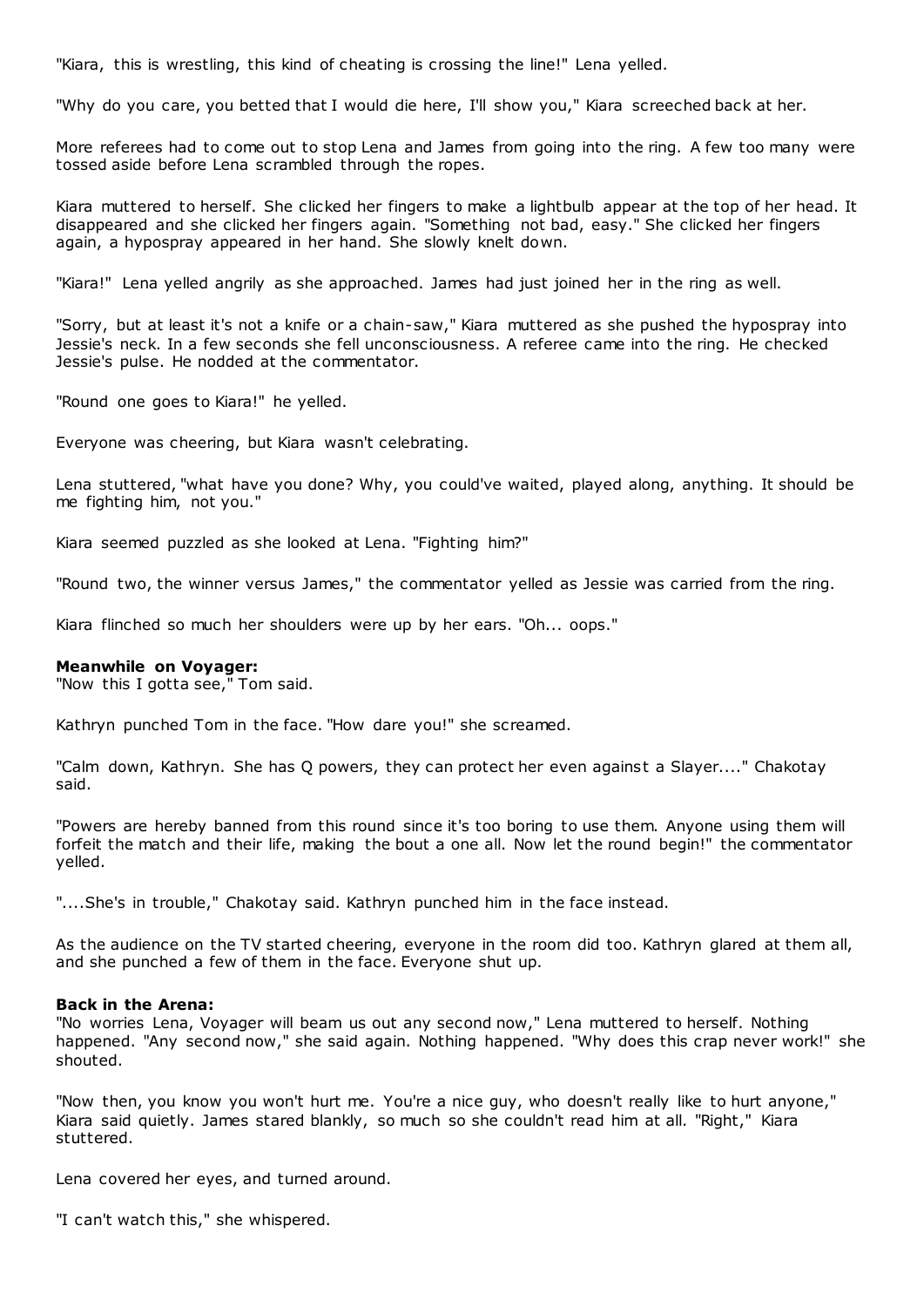# **Back on Voyager:**

Everyone backed away from Kathryn as smoke started coming out of ears.

"Er... maybe we should watch this in another room," B'Elanna muttered.

"Another room? I want to be a few thousand lightyears away from her right now," Harry said quietly.

"Go where you want, cos I can't see for your head," Tom said.

"I'll just describe what's happening to you. Imagine that you've brought a strong coffee to the bridge, and you spend 20 minutes just holding it and blowing air on it to cool it down, spreading the smell around," Harry said. A few people nervously tugged on their collars. "You hear teeth grinding, you see smoke rising...'

"I'm getting the picture," Tom stuttered. "No wonder Janeway's going to blow." Kathryn punched him in the face again.

#### **Back in the Arena:**

Lena gazed in shock as she saw the referee checking Kiara as she lay on top of the commentators table.

"I... can't... believe.... you... did... that...," Lena stuttered. She turned towards James who was looking more shocked than she was.

"Round Two goes to James! The winner now will go against Lena!" the commentator yelled.

Lena slowly went back into the ring. James avoided eye contact.

"Listen, that earlier match is going to make this a lot easier for me, but it's still not going to be easy," Lena said.

"I know. If it were my kid though..." James mumbled.

Lena's eyebrow twitch, "you'd not hesitate, admit it." James closed his eyes and grimaced. "Yeah, cos that's you all over. Psychotic prat."

James finally looked her in her furious eyes, he seemed a little startled at that. "But you are?" Lena growled. "Hestitating. Why?"

"Kiara, she's... she was defending herself, and you..." Lena stammered. James' scrutinising stare touched a few nerves. "I didn't tell her. I didn't have to."

"Then who's fault is that?" James said like he didn't mean it.

Lena stomped her foot, "yours! It should've been Jessie and me, then you and me. It'd all be over by then."

"Wait, you wanted Kiara to lose her match? That's not what I was expecting," James said.

"No, didn't think so," Lena huffed.

The audience started yelling loudly, "fight, fight, fight!" Lena just rolled her eyes in response.

"Lena, she's your daughter," James said.

"Exactly, and she nearly ruined my life," Lena said.

"Fight, fight, fight!" the audience chanted.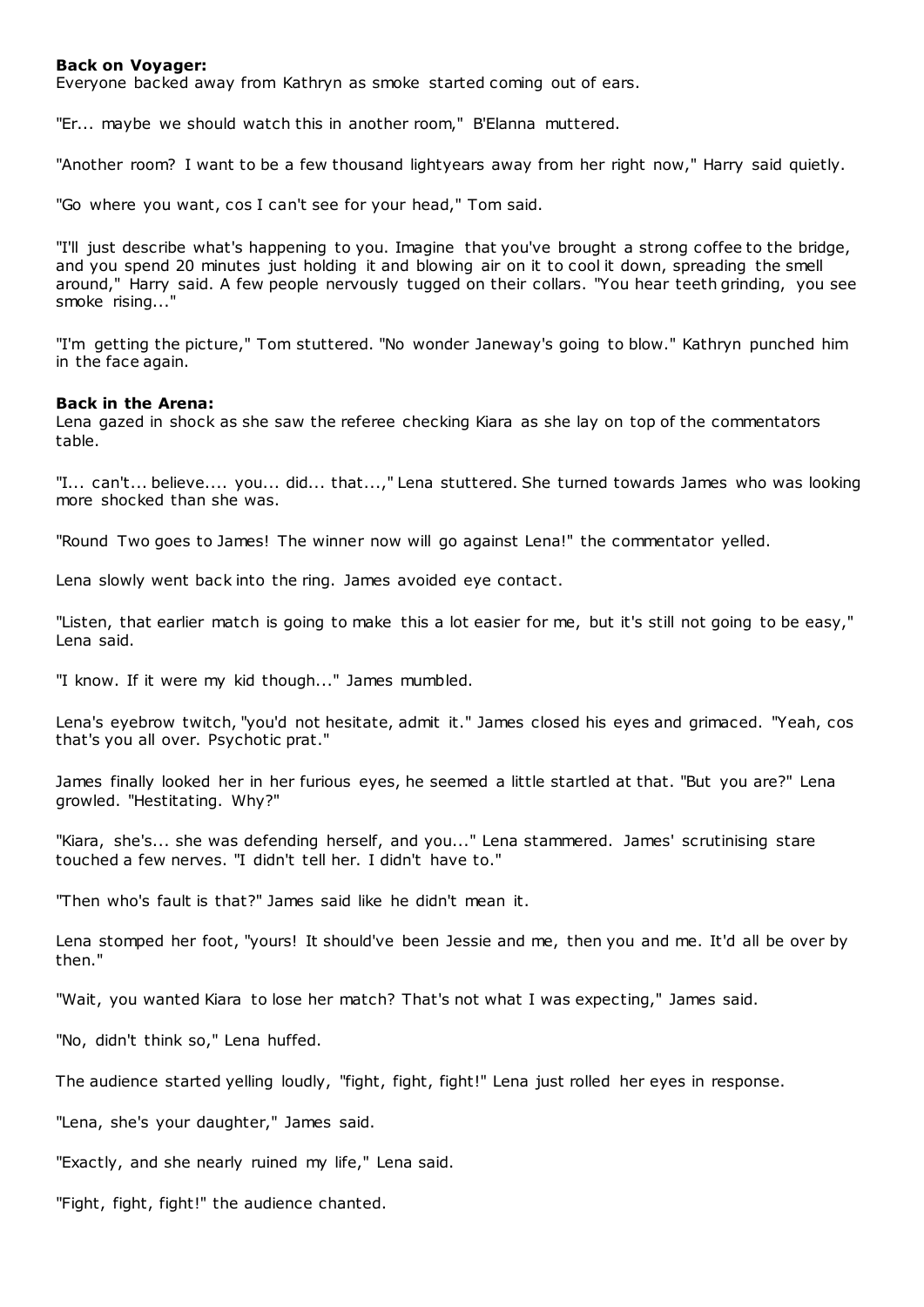# **Meanwhile on Voyager:**

"Fight, fight, fight!" some people chanted. Kathryn punched them all in the face.

"Come on Lena, enough chat. Squash that bug," Tom said. Kathryn punched him in the face again. "But I was cheering Lena on," he moaned.

"I don't care," Kathryn muttered.

# **Back in the Arena:**

"Do you mind!" Lena yelled at the audience. Most of them shut up. "Ok, I'm going to prove my dad wrong. I'm going to fight."

"Er why? What did your dad say?" James asked.

Lena stared at him, and shook her head. "No way, I'm not telling you," she replied. The bell went off.

### **Back on Voyager:**

"Where did Chakotay go?" Kathryn asked as she looked around the room.

"He looked rather pale, so I let him use the bathroom," Tom replied.

In: "Tuvok to Janeway, the Flyer is in position."

"Excellent, keep me informed," Kathryn said. Chakotay walked back in, still looking pale. He sat down next to Kathryn. "What's wrong with you?" she asked.

"I'm not telling, I don't want anymore punchups," Chakotay replied.

### **On the Flyer:**

Tuvok was still working on the console. The lights had dimmed, and the red alert siren was on.

"There, that should distract them for a while," Tuvok said to himself. He pressed a few commands on the console. "Tuvok to Janeway, it's working. I'll be able to transport through the shields in a few seconds."

In: "How?"

"Easy Captain, I brought together all the TV programs that attracted sleasy male teens, like Baywatch and Star Trek Voyager. I used the antenna on the flyer to send them over to the YWF's channel," Tuvok said.

In: "What good will that do?"

"It was the only idea I could think of that would get the viewers and the YWF's producers to be distracted," Tuvok replied.

# **Meanwhile, in the Main Room:**

Most of the male wrestlers were drooling over the TV as they watched Baywatch. Cerena just stood there pouting.

"Our show's better than that," she muttered.

A man ran into the room. "Cerena, I don't know where that other signal is coming from, but we can stop it," he said.

"How?" Cerena asked.

"We'll have to shut down the shields so a few crewman c an go out and disable it manually," the man said.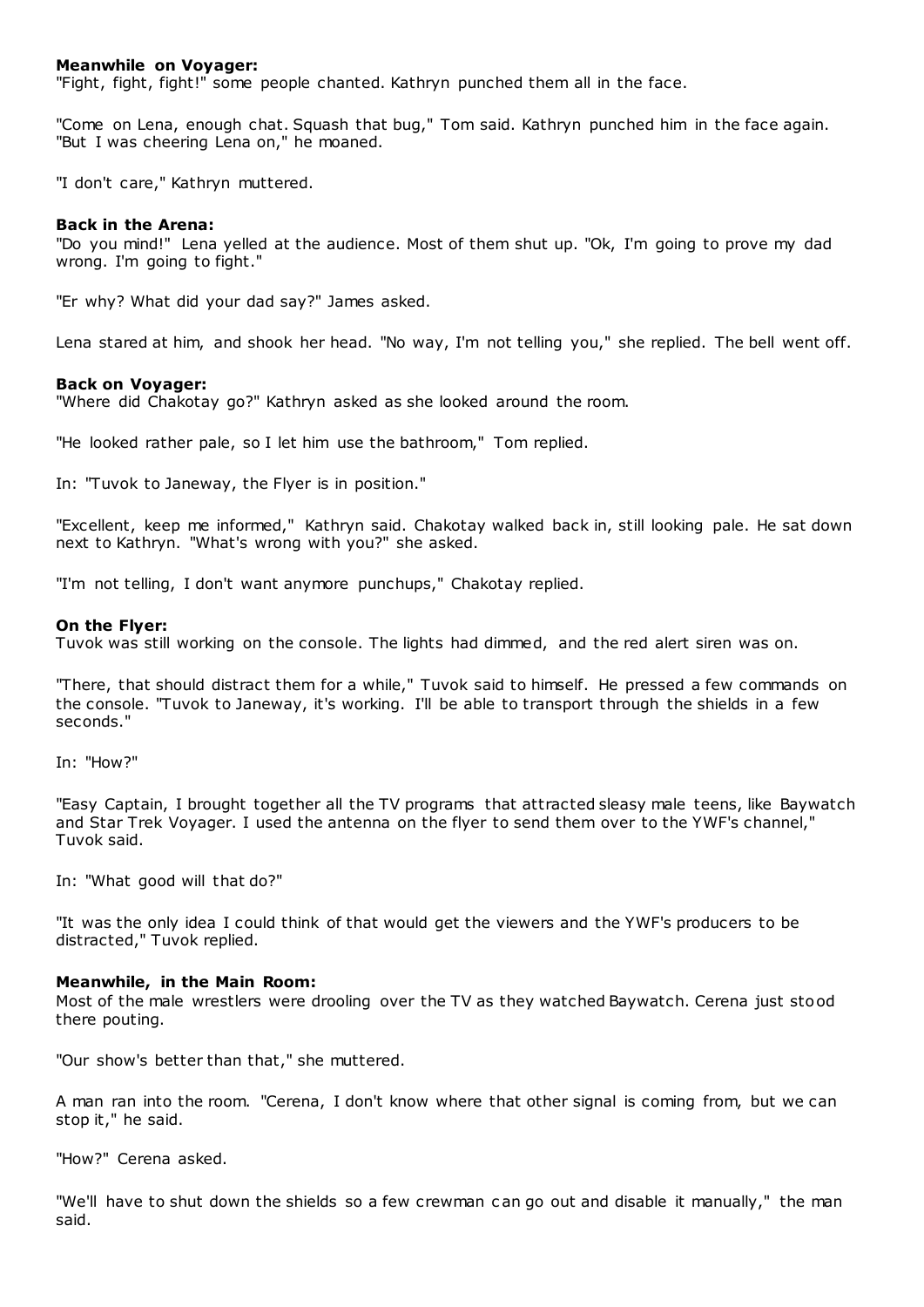"With all these thingymajigs around we still can't fix a bloody aerial properly," Cerena said angrily.

"I'll go and shut down the shields," the man said and he ran off.

"Damn, I hope Voyager's around," Danny muttered.

"It most likely will be. Do you know any other species that would make a show like Baywatch?" Craig asked.

"Good point," Danny muttered.

#### **Voyager:**

In: "They're shutting their shields down."

"Oh, but they haven't started yet," Tom moaned.

"Face it Tom, they probably weren't going to fight anyway, besides if they did we wouldn't be able to watch it," Harry said as he pointed at the screen. All the male guest stars were drooling over it. All the main characters rolled their eyes.

#### **Back in the Arena:**

Cerena rushed onto the walkway but it was too late. The four Voyager crewmembers had been beamed out.

"Damn, why does this always happen!" she screeched.

The same man ran in. "Cerena, a Borg ship is responding to our lure signal," he said.

"It better be a collective ship this time, those Resistance people are rather nasty," Cerena said.

The Delta Flyer flew away from the alien ship as a Borg ship loomed over it.

#### **The Flyer:**

"Hey, what are these three doing here?" Lena asked. Steve, Ashley and the Stone were standing next to her looking rather confused.

"I beamed up everyone who had human DNA in them because the transporters couldn't get precise readings," Tuvok replied.

"I knew Ashley and Steve were human, but what the hell is the Stone doing here?" Danny asked.

"Hey, when I'm in my Normal Human Mode, my name is Mick," the Stone said and he folded his arms.

"He's half human, half cyborg," Steve said.

"Yeah, that remote changes his normal human side to and from his kick butt cyborg side," Ashley said.

"That's Kick Ass Mode," Mick said.

"Whatever," Ashley said.

"Shouldn't that be bleeped out?" Danny asked.

The shuttle shook. "That Borg ship is attacking us, but I've got a plan," Tuvok said.

"Does it involve losing another Delta Flyer?" Lena asked.

"Yes," Tuvok replied.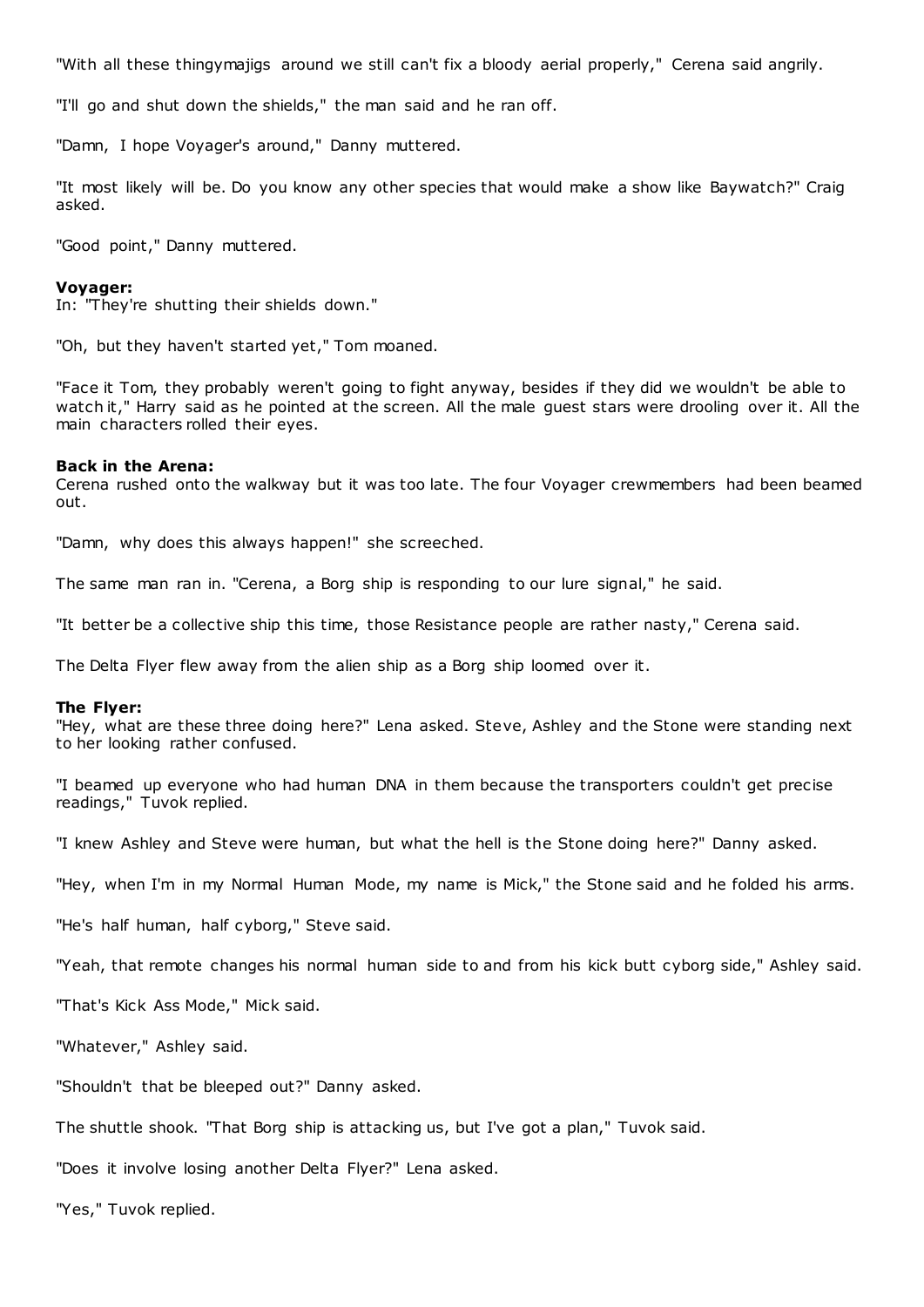"Then we're thinking the same plan up," Lena said.

"No you're not, you're just telepathic ," James said.

"You know, I still have time to punch you," Lena muttered.

"Tuvok to Janeway, how long until we're in transporter range?" Tuvok asked.

In: "Two minutes."

In: "How do you know, you're not on the Bridge?"

In: "I guessed."

"Tuvok to Transporter Room Two, are we in transporter range?"

In: "Er, does that red flashy light mean you are?"

Everyone thought, "oh great, who left Faye in charge of transporters?"

"Yes it does. Beam us out of the Flyer at my signal," Tuvok said.

In: "Okeydokey."

#### **Voyager:**

Kathryn and co rushed onto the Bridge and they took their stations.

"What's going on now?" Kathryn asked.

"We're about to lose another Delta Flyer," Tom replied.

"Good, Chakotay you know what to do," Kathryn said.

Chakotay put his finger on the reset button and he waited.

"The Flyer has been captured," Harry said.

On the viewscreen the Borg ship blew up.

"Janeway to the transporter room, have you got them?" Kathryn asked.

In: "Yep, and aw cool! We've got the Rock here too."

"Oh no, they've given us wrestlers as regulars. What's next?" Tom moaned.

"Ooh, maybe we'll have blonde bimbo girls in catsuits," Harry said.

"Ohno Harry, we've tried that before," Kathryn moaned. Harry sulked.

#### **The next day, the Mess Hall:**

As usual the room was very busy, nearly all the tables were used up.

"You know, I still didn't get to prove to my dad he was wrong," Lena said.

"Don't worry Lena, you still can, that's if he is wrong. You did take an awful long time to attack him," Jessie said.

"That's because I was waiting for him to make the first move, that's all!" Lena yelled.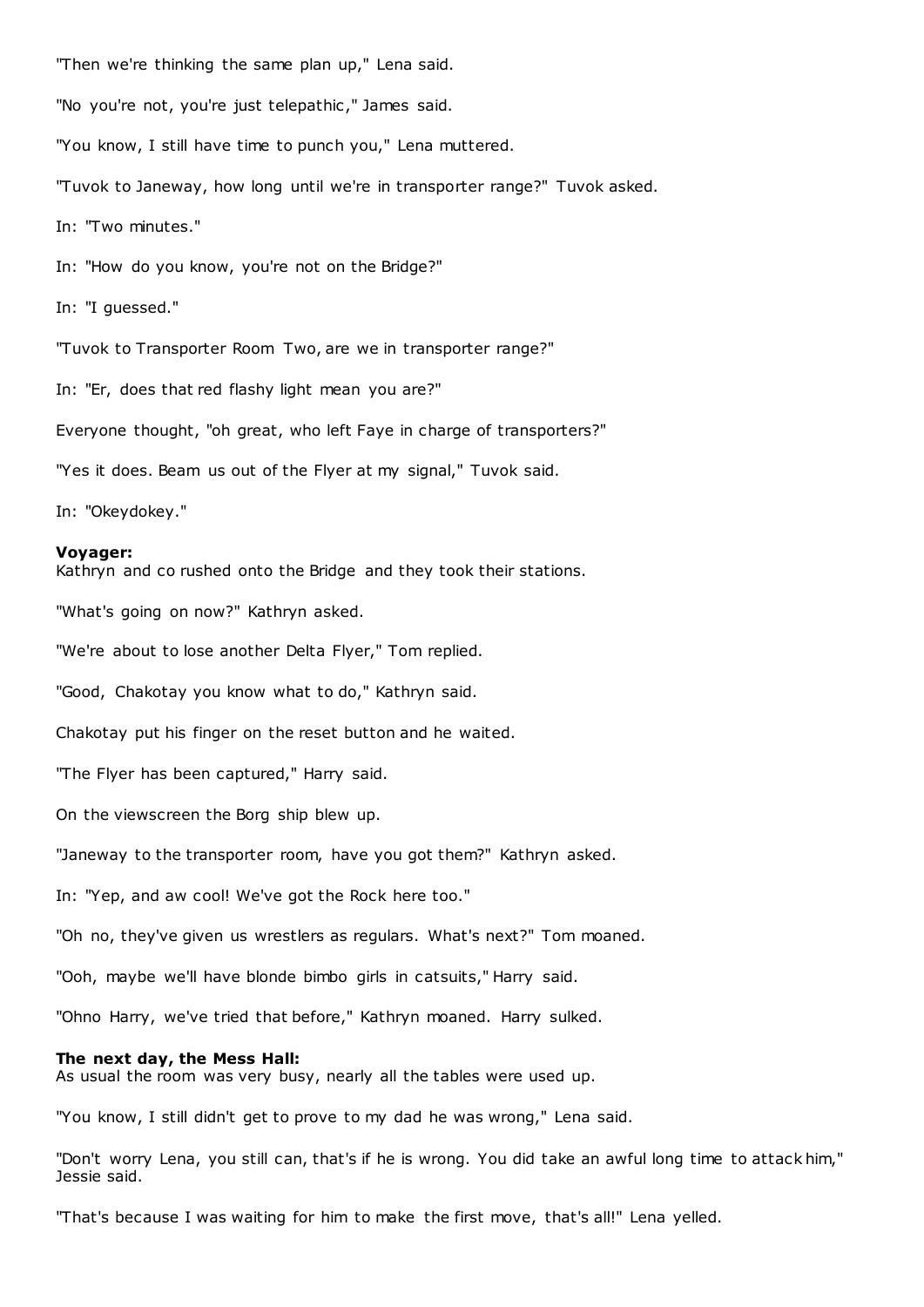"Can someone tell me, what did her dad say?" James asked.

Lena and Jessie exchanged nervous looks. "Nothing," they both said.

Kiara came over to the table. The whole room suddenly got very tense.

"Hi, I just came over to apologise for what I did in the YWF. I panicked and stuff," Kiara stuttered.

"No worries, I'm not really mad at you," Jessie said.

"Cool, now I'm going to wait for my apology," Kiara said, and she looked towards James.

He once again avoided eye contact. "Yeah um..."

"Aren't you going to apologise for tripping me up?" Kiara snapped.

James glanced to one side to avoid her and Lena's stare, "it was all I could improvise at the time. I didn't think you'd fall far." Lena stared at him with very slight eye narrowing.

"You have made a powerful enemy today," Kiara growled and she stormed out.

"Why didn't you apologise?" Jessie asked.

Lena chuckled, "she picked a random thing to drug you with. He tripped her over a little close to the edge of the ring."

"She apologised to me though, and no harm done," Jessie said.

"Ohno, I've just remembered!" Lena blurted out.

"What now?" Jessie asked.

"We haven't shown the others the new video," Lena replied.

"But didn't you say they could only see it if they got the single?" James asked.

"Yeah, but I want to show it anyway," Lena replied. James and Jessie shook their heads.

#### **The Bridge:**

All of the main cast were there watching the video on the viewscreen.

"This is sad," Tani muttered.

"Hey, I like it," Lilly said.

The video ended with the screen fading out with a near kiss.

Lena stopped the video. "Well, what did you think?" she asked.

"Ew, were James and Jess going to kiss?" Kiara asked.

"Yeah, the characters were," Jessie replied.

"The characters would've, but we wouldn't do it," James said.

Everyone looked at the person next to them, and they sniggered.

"Yeah right," was heard. "They probably did, but they cut it off so we wouldn't get suspicious," was also heard.